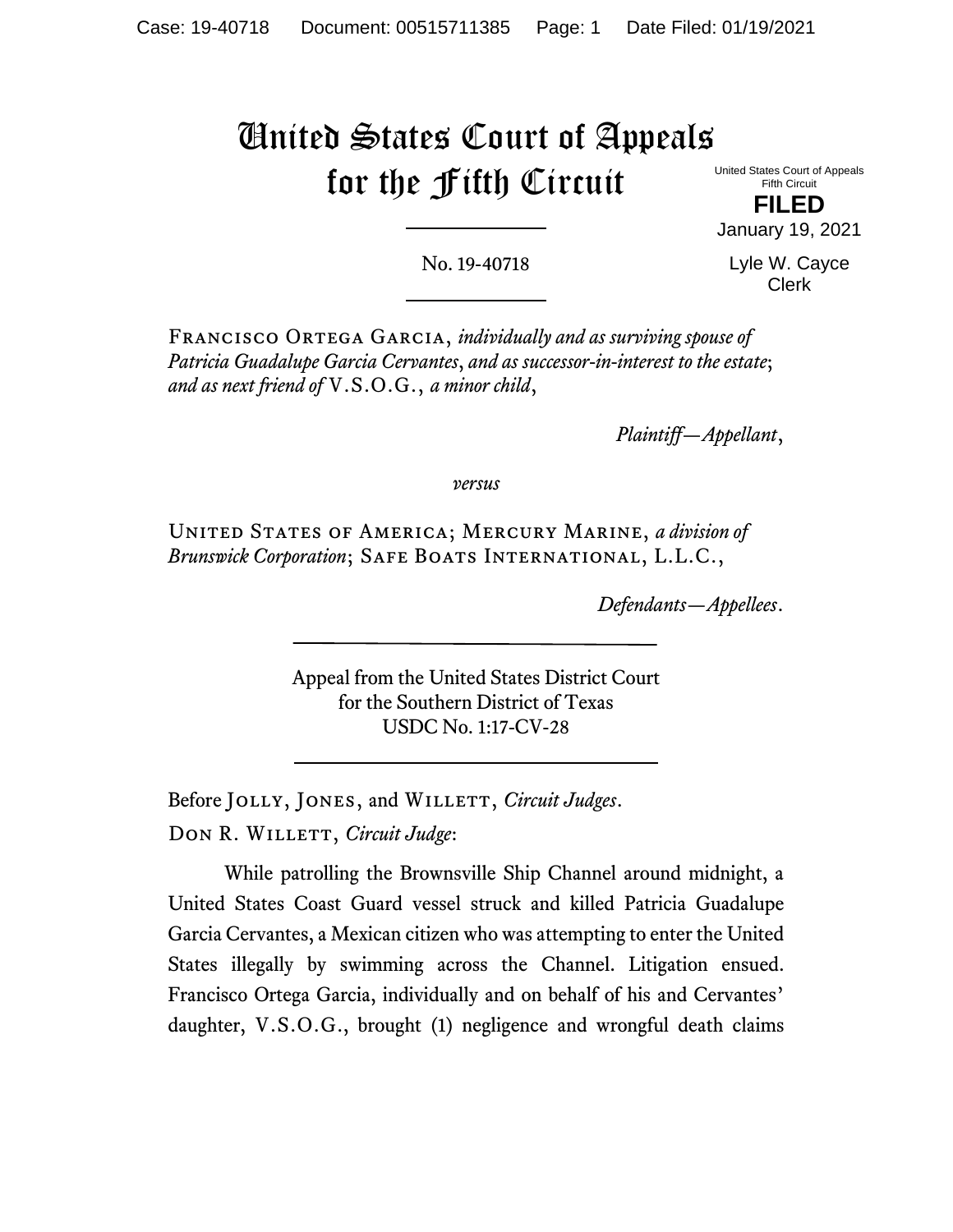against the United States and (2) products liability, gross negligence, and wrongful death claims against the manufacturers of the vessel and its engines, Safe Boats and Mercury Marine.

The district court dismissed everything. It dismissed the negligence claim against the United States, concluding that the United States owed no duty to Cervantes. It dismissed the products liability claims against Safe Boats and Mercury Marine, concluding that Cervantes, as a bystander, lacked standing to bring those claims. And, because it dismissed all the underlying tort claims, the district court dismissed the wrongful death claims. For the reasons below, we affirm the dismissal of all Garcia's claims against the United States, Safe Boats, and Mercury Marine.

# I

## A

The Brownsville Ship Channel (BSC) lies just three miles north of the mouth of the Rio Grande and connects the Port of Brownsville with the Gulf of Mexico. [1](#page-1-0) The BSC is a "high-traffic waterway, travelled day and night by various vessels from small fishing boats to large tankers."[2](#page-1-1) In

<span id="page-1-1"></span><span id="page-1-0"></span><sup>1</sup> *See United States v. Ruiz-Hernandez*, 890 F.3d 202, 206 (5th Cir. 2018) (describing the BSC).

<sup>2</sup> *Id.*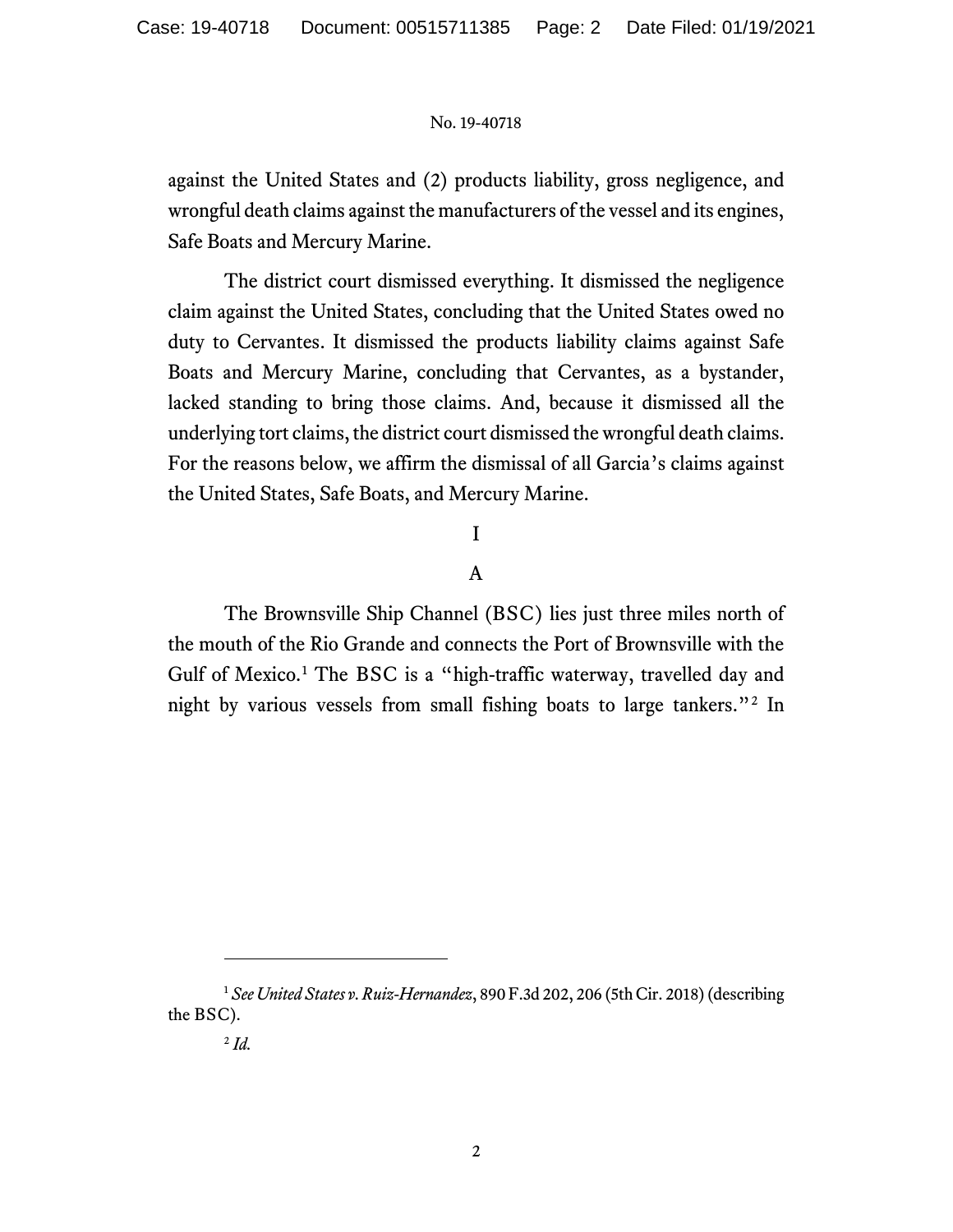general, "there is no posted speed limit" on the  $BSC<sub>3</sub>$  $BSC<sub>3</sub>$  $BSC<sub>3</sub>$  and "[t]here are no lights along the [BSC], making it very dark at night."<sup>[4](#page-2-1)</sup>

The United States Coast Guard maintains a station on South Padre Island, near the BSC. The station's "primary missions" include "search and rescue and maritime law enforcement." Coast Guard law enforcement patrols roughly 30 miles of the Texas coast and several nearby waterways, including the BSC. The purpose of the patrols is "to deter and interdict immigrants and narcotic smugglers, ensure safety and security of the maritime facilities within the Port of Brownsville, and to conduct commercial and recreational vessel boardings to enforce various safety and security laws and regulations."

The Coast Guard's patrol route follows a southwestern course, departing from the South Padre Island station, traveling along the BSC, passing the Shrimp Basin, and reaching the Port of Brownsville Turning Basin, at which point the patrol crew turns around and heads back to the station. Coast Guard crews conduct BSC patrols aboard a Special Purpose Craft-Law Enforcement (SPC-LE) vessel. The Coast Guard developed specifications for the SPC-LE, including that it be a "planing" vessel, a type of vessel in which the bow rises while it is accelerating, only to fall again when

<span id="page-2-0"></span><sup>&</sup>lt;sup>3</sup> The one exception is the no-wake zone in the Shrimp Basin, a docking area on the BSC's north side where vessels must travel slowly. *Id.*

<span id="page-2-1"></span><sup>4</sup> *Id.* Although the Port of Brownsville commercial complex, located along the shores of the BSC between the Shrimp Basin and the Port of Brownsville Turning Basin, has "numerous commercial maritime facilities" that "have significant lighting that illuminates the general vicinity within the BSC," "[t]he remainder of the BSC, northeast from the Shrimp Basin"— where the incident occurred—"is mostly undeveloped with minimal shore side lighting."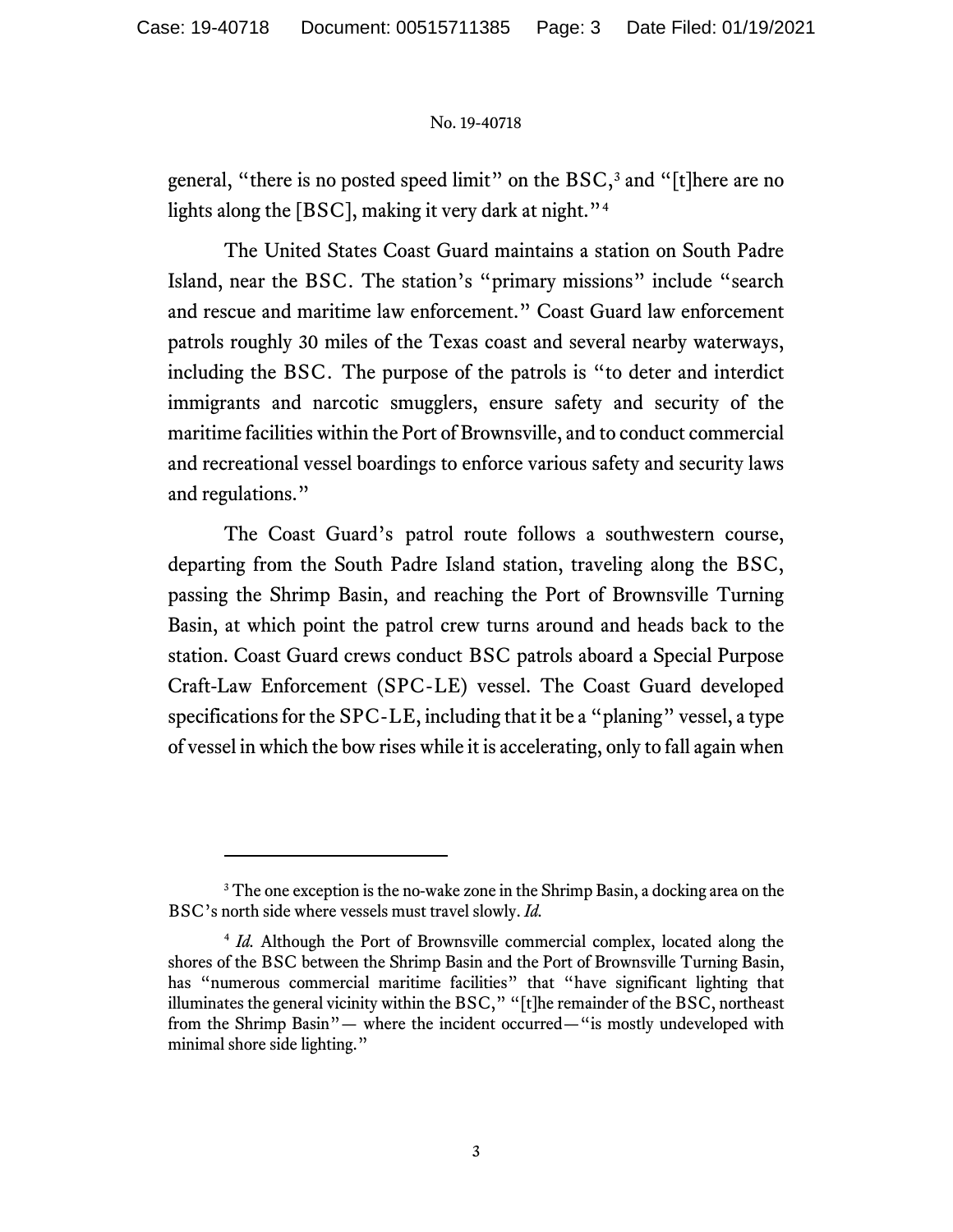it reaches "planing speed" of approximately 19.2 knots.<sup>[5](#page-3-0)</sup> The Coast Guard awarded the SPC-LE manufacturing contract to Safe Boats. Safe Boats complied with the Coast Guard's "planing" vessel specifications when it supplied its SPC-LEs, and these vessels included engines with propeller drives manufactured by Mercury Marine.

\* \* \*

At 9:53 p.m. on April 23, 2015, four United States Coast Guard members commenced a patrol of the BSC aboard an SPC-LE vessel. [6](#page-3-1) At all relevant times, the vessel's navigation lights were on. Around 11:00 p.m., one of the crewmembers requested and received permission to accelerate the vessel to come up on plane. Two crewmembers assert that they looked forward before the vessel came up on plane and did not see anything in the water. In approximately 30 seconds, the vessel came up on plane. The vessel then transited for approximately 30 seconds at an average speed of 30.86 knots until the crew heard a "thud" or "thump" sound under the vessel's hull. The crew stopped the vessel, turned it around, and searched the area to identify the source of the sound. They spotted and recovered a pink plastic innertube. After this search, the crew continued the patrol and returned to the Coast Guard station around 12:40 a.m.; they reported to Coast Guard officials and showed their superiors the recovered pink innertube.

Unbeknownst to the crew, Patricia Guadalupe Garcia Cervantes, a Mexican citizen, and Galdino Jose Ruiz-Hernandez, a human smuggler, had

<span id="page-3-0"></span><sup>5</sup> *See* Mark Corke, *Getting an Outboard Boat on Plane*, Boat U.S., <https://www.boatus.com/magazine/2018/february/getting-on-plane.asp> (describing how to get a boat "on plane").

<span id="page-3-1"></span><sup>6</sup> The four United States Coast Guard members will be referred to as the crew. The crew consisted of a certified coxswain, a break-in-coxswain, a boarding officer, and a crewmember.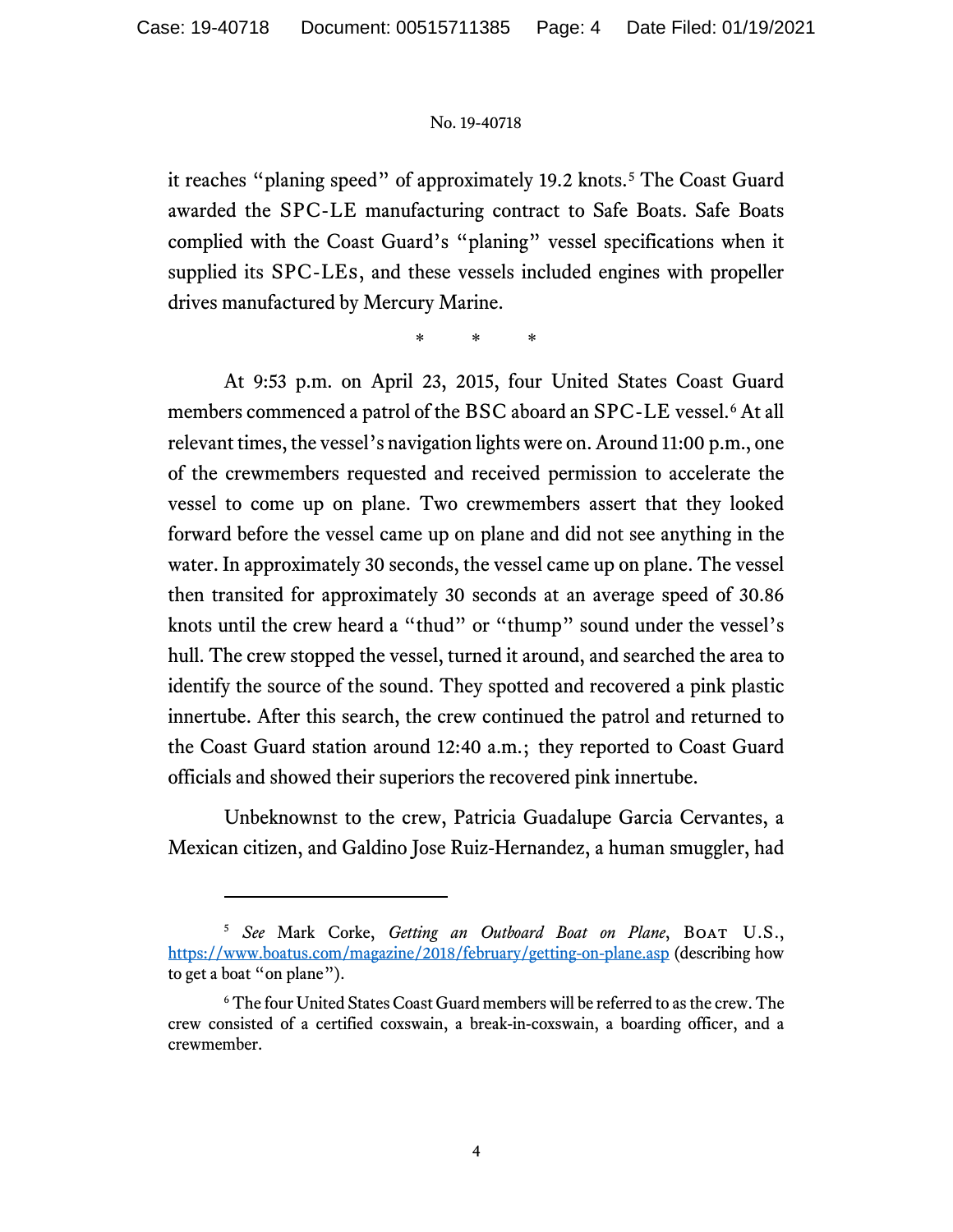been attempting to illegally enter the United States by swimming across the BSC. [7](#page-4-0) Cervantes was using a pink innertube as a flotation device. Cervantes was struck by the Coast Guard crew's vessel approximately 30 seconds after the vessel had fully come up onto plane. An autopsy, conducted three days after this incident, revealed that the injuries on Cervantes' body were consistent with the shape of the vessel's propeller blades, and the coroner determined that Cervantes "died nearly instantly" after the collision "because of the initial blunt force trauma and blood loss." The Coast Guard conducted an investigation of the incident, which was summarized in a Major Incident Report, completed on July 14, 2015.

## B

Francisco Ortega Garcia brought this suit in his individual capacity, as Cervantes'spouse and administrator of her estate, and on behalf of his and Cervantes' minor daughter, V.S.O.G. Garcia asserted several claims against three defendants: (1) negligence and wrongful death claims against the United States for the Coast Guard's operation of the vessel; (2) strict products liability, gross negligence, and wrongful death claims against Safe Boats regarding the vessel; and (3) strict products liability, gross negligence, and wrongful death claims against Mercury Marine regarding the vessel's engines.

The United States moved to dismiss parts of Garcia's negligence claim for lack of subject-matter jurisdiction. [8](#page-4-1) Safe Boats moved for partial

<span id="page-4-0"></span><sup>7</sup> Ruiz-Hernandez was convicted of one count of conspiring to bring in, transport, and harbor an alien resulting in death and one count of transporting an alien within the United States for private financial gain and resulting in death. We upheld his conviction and sentence on appeal. *Ruiz-Hernandez*, 890 F.3d at 208, 213.

<span id="page-4-1"></span><sup>&</sup>lt;sup>8</sup> The United States moved to dismiss the portions of Garcia's negligence claim alleging improper design of the vessel and lack of proper training and supervision of Coast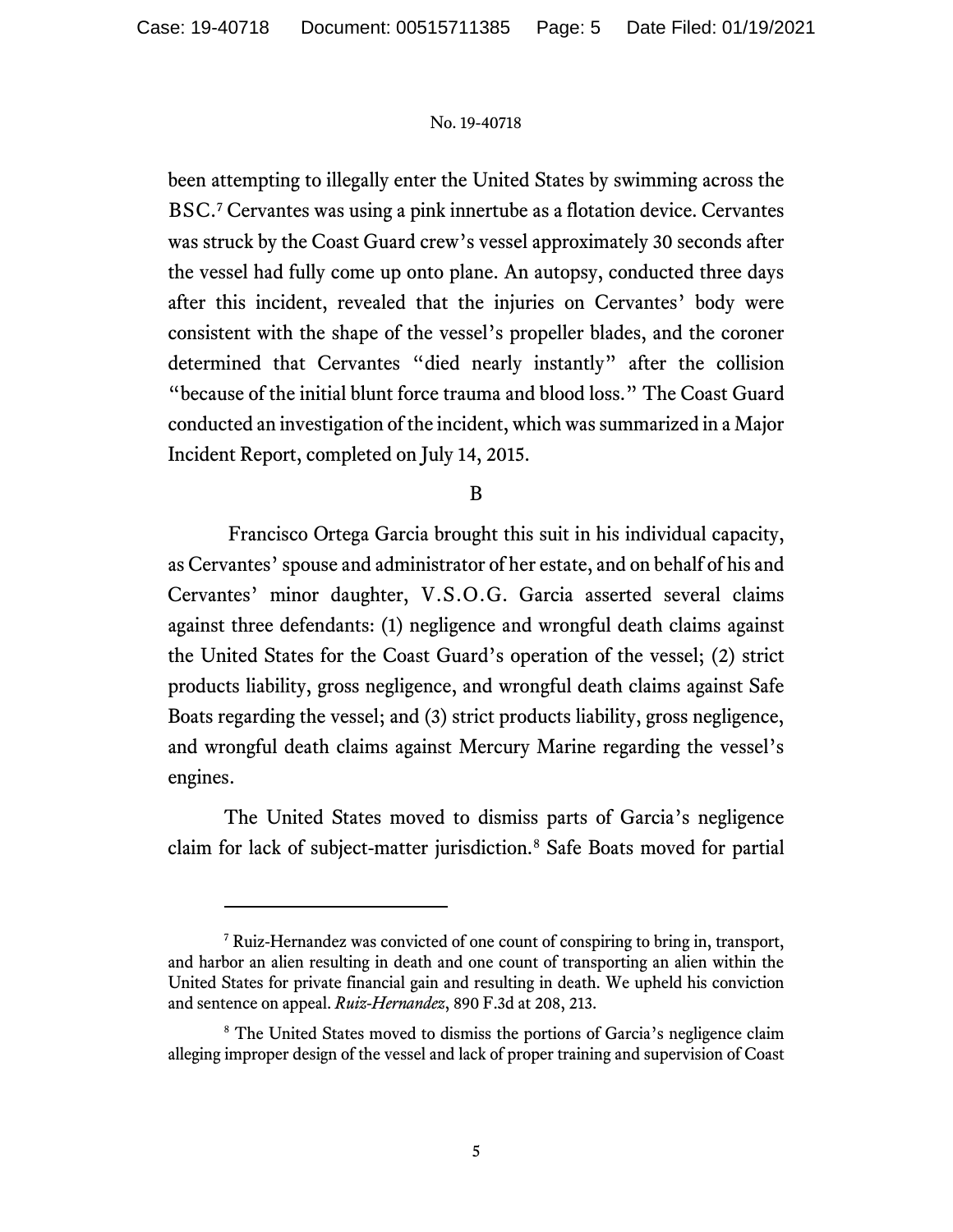summary judgment on four different issues. [9](#page-5-0) While all these motions were pending, the magistrate judge issued a Report and Recommendation  $(R & R)$ , recommending that all of Garcia's claims be dismissed. Garcia timely filed objections to the R&R. The district court overruled Garcia's objections, adopted the magistrate judge's R&R in its entirety, and dismissed all of Garcia's claims with prejudice. Specifically, the district court determined that: (1) Garcia failed to identify what duty the United States owed to Cervantes; (2) he failed to show that Safe Boats and Mercury Marine had a duty to warn Cervantes; (3) he could not maintain the maritime products liability claims because Cervantes, as a "casual bystander," lacked standing to bring those claims; and (4) he could not maintain wrongful death claims because all the underlying tort claims were dismissed. Garcia appealed.

## II

Before reaching the issues that Garcia raises on appeal, there are three threshold matters: (1) whether the district court had subject-matter jurisdiction; (2) whether Garcia has standing to sue in his individual capacity; and (3) the proper standard of review. We address each in turn.

## A

First, we address the parties' confusion about the basis for the district court's subject-matter jurisdiction. [10](#page-5-1) Because Garcia brings claims against

Guard personnel, arguing those claims were barred by sovereign immunity and outside the discretionary function exception to the waiver of sovereign immunity.

<span id="page-5-0"></span><sup>&</sup>lt;sup>9</sup> Safe Boats filed motions for partial summary judgment on the issues of (1) punitive damages, (2) Garcia's lack of standing, (3) proximate cause, and (4) the government contractor defense.

<span id="page-5-1"></span><sup>&</sup>lt;sup>10</sup> The magistrate judge noted the "disagreement between the parties over the jurisdictional bases of [Garcia's] claims." "[S]ubject-matter jurisdiction is not waivable,"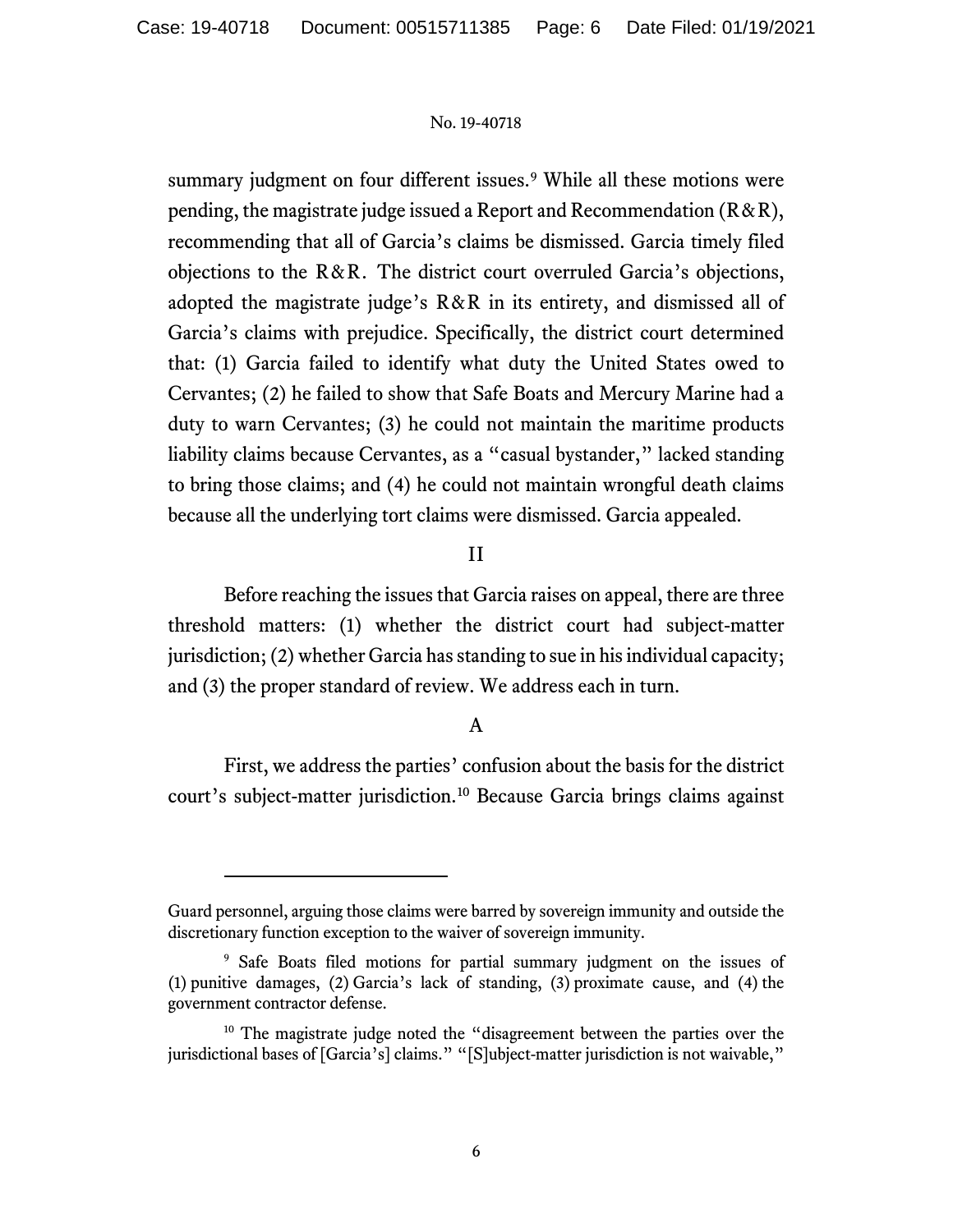the United States, our subject-matter jurisdiction analysis involves two inquiries: (1) Did the United States waive its sovereign immunity? And if so, (2) does diversity or admiralty subject-matter jurisdiction apply?

Turning to the first inquiry: To maintain a suit in district court against the United States, a plaintiff must bring claims under a statute in which Congress expressly waives the United States' sovereign immunity.[11](#page-6-0) Garcia brings his claims under the Federal Tort Claims Act (FTCA)<sup>[12](#page-6-1)</sup> or, in the alternative, the Suits in Admiralty Act (SIAA)[13](#page-6-2) and the Public Vessels Act (PVA).[14](#page-6-3) Determining which waiver statute applies matters because the FTCA excludes claims in admiralty, while the SIAA and PVA do not. [15](#page-6-4) So, we must first decide whether Garcia's claims are admiralty claims.

A party seeking to invoke federal admiralty jurisdiction over a tort claim must demonstrate that the tortious activity (1) "occurred on navigable water" or that an "injury suffered on land was caused by a vessel on navigable water," and (2) bears a "connection with the maritime activity."<sup>[16](#page-6-5)</sup> Garcia has done both. First, he alleges that Cervantes' death occurred on the BSC.

<sup>13</sup> 46 U.S.C. §§ 30901 *et seq.* 

<sup>14</sup> 46 U.S.C. §§ 31101 *et seq.* 

and we are "under a continuing duty to inquire into the basis of jurisdiction in the district court." *Warren v. United States*, 874 F.2d 280, 281–82 (5th Cir. 1989).

<span id="page-6-1"></span><span id="page-6-0"></span><sup>11</sup> *See Dunn-McCampbell Royalty Interest, Inc. v. National Park Service*, 112 F.3d 1283, 1287 (5th Cir. 1997) ("[T]he United States is immune from suit unless it consents, and the terms of its consent circumscribe our jurisdiction.").

 $12$  28 U.S.C. § 1346(b)(1).

<span id="page-6-4"></span><span id="page-6-3"></span><span id="page-6-2"></span><sup>15</sup> 28 U.S.C. § 2680(d). *See also McCormick v. United States*, 680 F.2d 345, 348 (5th Cir. 1982); *Williams v. Central Gulf Lines*, 874 F.2d 1958, 1062 (5th Cir. 1989).

<span id="page-6-5"></span><sup>16</sup> *Jerome B. Grubart, Inc. v. Great Lakes Dredge & Dock Co.*, 513 U.S. 527, 534 (1995). *See* 28 U.S.C. § 1331.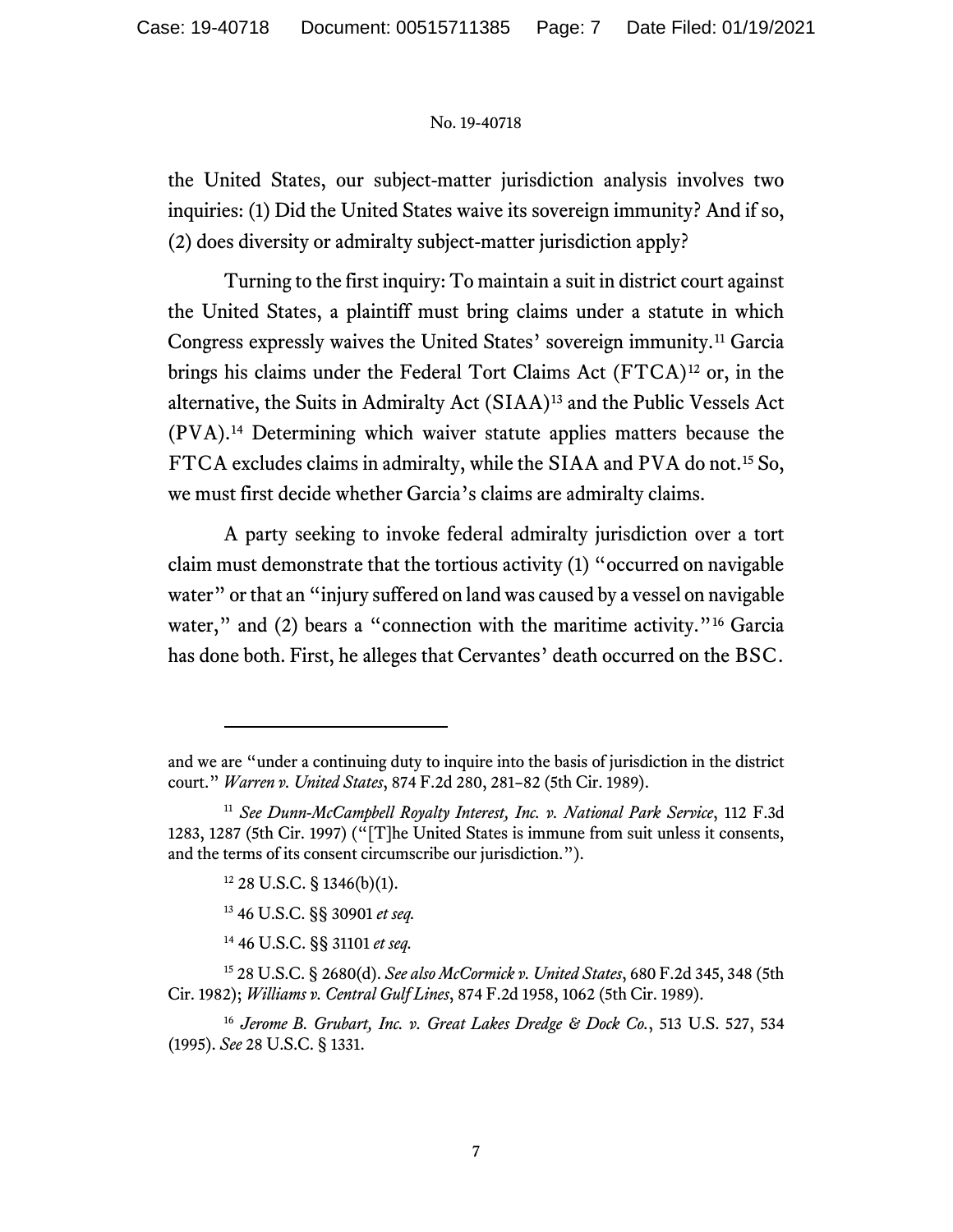Second, he alleges that her death was caused by a Coast Guard vessel, which clearly bears a connection with maritime activity.[17](#page-7-0)

Federal Rule of Civil Procedure 9(h) specifies how a pleading may designate claims as admiralty claims. [18](#page-7-1) A party need not make a specific reference to Rule 9(h) in his complaint, as long as the complaint contains "a simple statement asserting admiralty or maritime claims," which we have held sufficient to invoke a district court's admiralty jurisdiction.<sup>[19](#page-7-2)</sup>

In his complaint, Garcia asserts that the district court has diversity subject-matter jurisdiction under 28 U.S.C. § 1332. Although Garcia's complaint does not refer to Rule 9(h) or to the district court's admiralty subject-matter jurisdiction under 28 U.S.C. § 1333, Garcia's complaint does contain a simple statement asserting maritime claims, which is sufficient for admiralty jurisdiction purposes. [20](#page-7-3) These are admiralty claims because they involve a vessel collision. Because Garcia's case is one in admiralty, the relevant sovereign immunity statutory waivers are the SIAA and PVA, not the FTCA. And these statutory waivers apply because this case—a collision between a Coast Guard vessel and an individual—falls within their statutory scope. Because the SIAA and PVA waive the United States' sovereign

<span id="page-7-0"></span><sup>17</sup> *See Yamaha Motor Corp., U.S.A. v. Calhoun*, 516 U.S. 199, 206 (1996) (citations omitted) (applying admiralty law in a case involving "a watercraft collision on navigable waters").

<sup>18</sup> Fed. R. Civ. P. 9(h).

<sup>19</sup> *Teal v. Eagle Fleet, Inc.*, 933 F.2d 341, 345 (5th Cir. 1991).

<span id="page-7-3"></span><span id="page-7-2"></span><span id="page-7-1"></span><sup>&</sup>lt;sup>20</sup> In addition, Garcia affirmatively stated that he did not object to the magistrate judge's R&R conclusion that Garcia had properly invoked admiralty jurisdiction as to all defendants, and the district court noted that Garcia elected to proceed under its admiralty jurisdiction.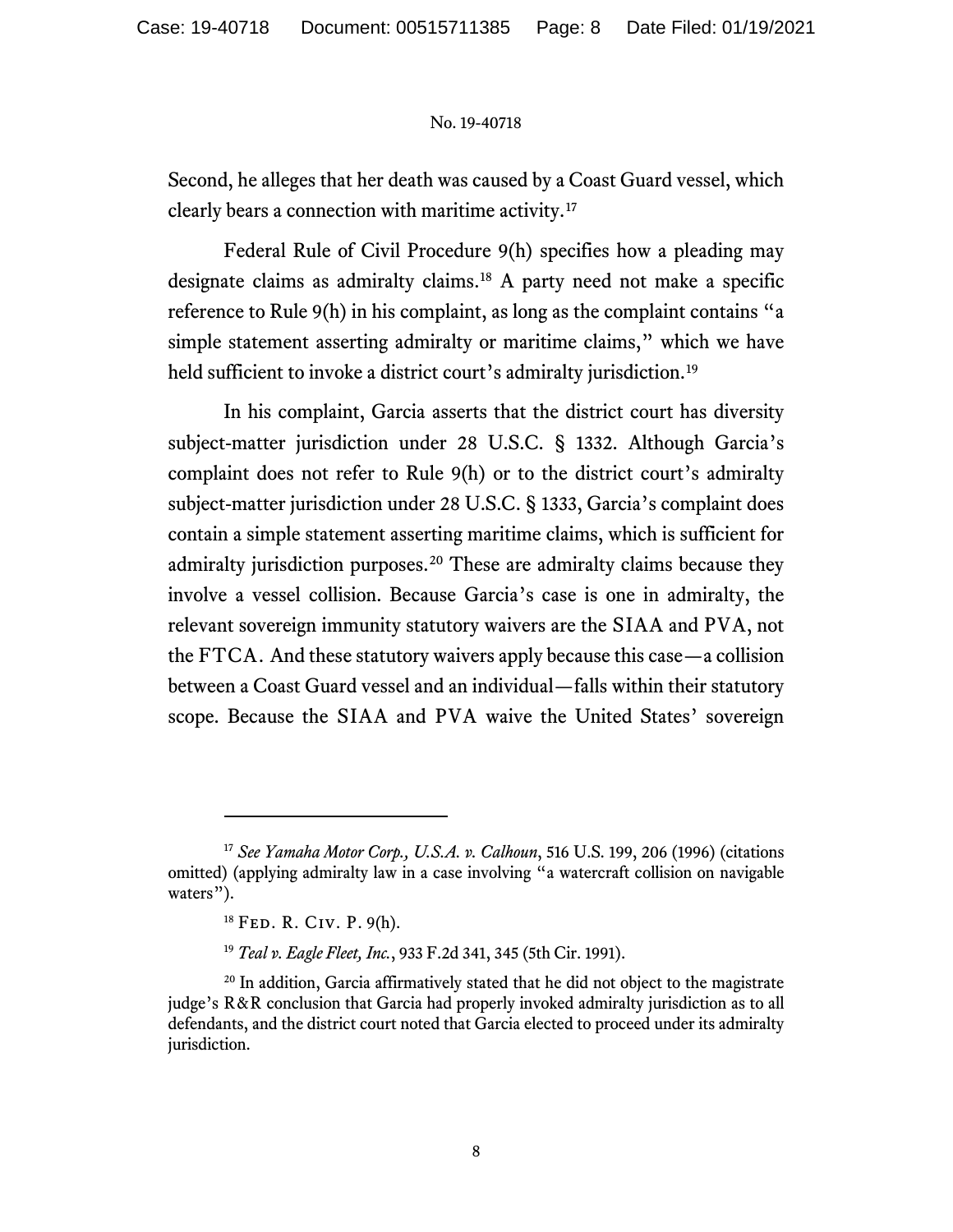immunity, the district court had subject-matter jurisdiction based in admiralty.

## B

As a second threshold matter, we must address whether Garcia has standing to sue as Cervantes' surviving spouse.<sup>[21](#page-8-0)</sup> To determine standing in maritime accident cases, we apply state wrongful death and survival statutes.[22](#page-8-1) Texas law—the relevant state law here—provides that only the surviving spouse, children, and parents of a deceased individual may be the beneficiaries of wrongful death and survival suits.[23](#page-8-2) Garcia admits that he and Cervantes were never formally married; he says that they had a common-law marriage. To prove a common-law marriage under Texas law, Garcia must provide evidence that that he and Cervantes (1) agreed to be married and after that agreement (2) lived together in Texas where (3) they represented to others that they were married.<sup>[24](#page-8-3)</sup> Garcia and Cervantes never lived together in Texas, let alone represented to others in Texas that they were married. Because Garcia is unable to show that he is Cervantes' common-law spouse under Texas law, he does not qualify as Cervantes' surviving spouse and

<span id="page-8-0"></span> $21$  "The standing doctrine defines and limits the role of the judiciary and is a threshold inquiry to adjudication." *McClure v. Ashcroft*, 335 F.3d 404, 408 (5th Cir. 2003). Safe Boats raised the standing issue in its Motion for Partial Summary Judgment. Safe Boats and Mercury Marine again raise the standing issue in their brief. The United States does not raise this issue.

<sup>22</sup> *Yamaha*, 516 U.S. at 215–16.

<span id="page-8-3"></span><span id="page-8-2"></span><span id="page-8-1"></span><sup>&</sup>lt;sup>23</sup> TEX. CIV. PRAC. & REM. CODE § 71.004(a) provides: "An action to recover damages . . . is for the exclusive benefit of the surviving spouse, children, and parents of the deceased." *See id.* § 71.004(b).

<sup>&</sup>lt;sup>24</sup> TEX. FAM. CODE § 2.401(a)(2).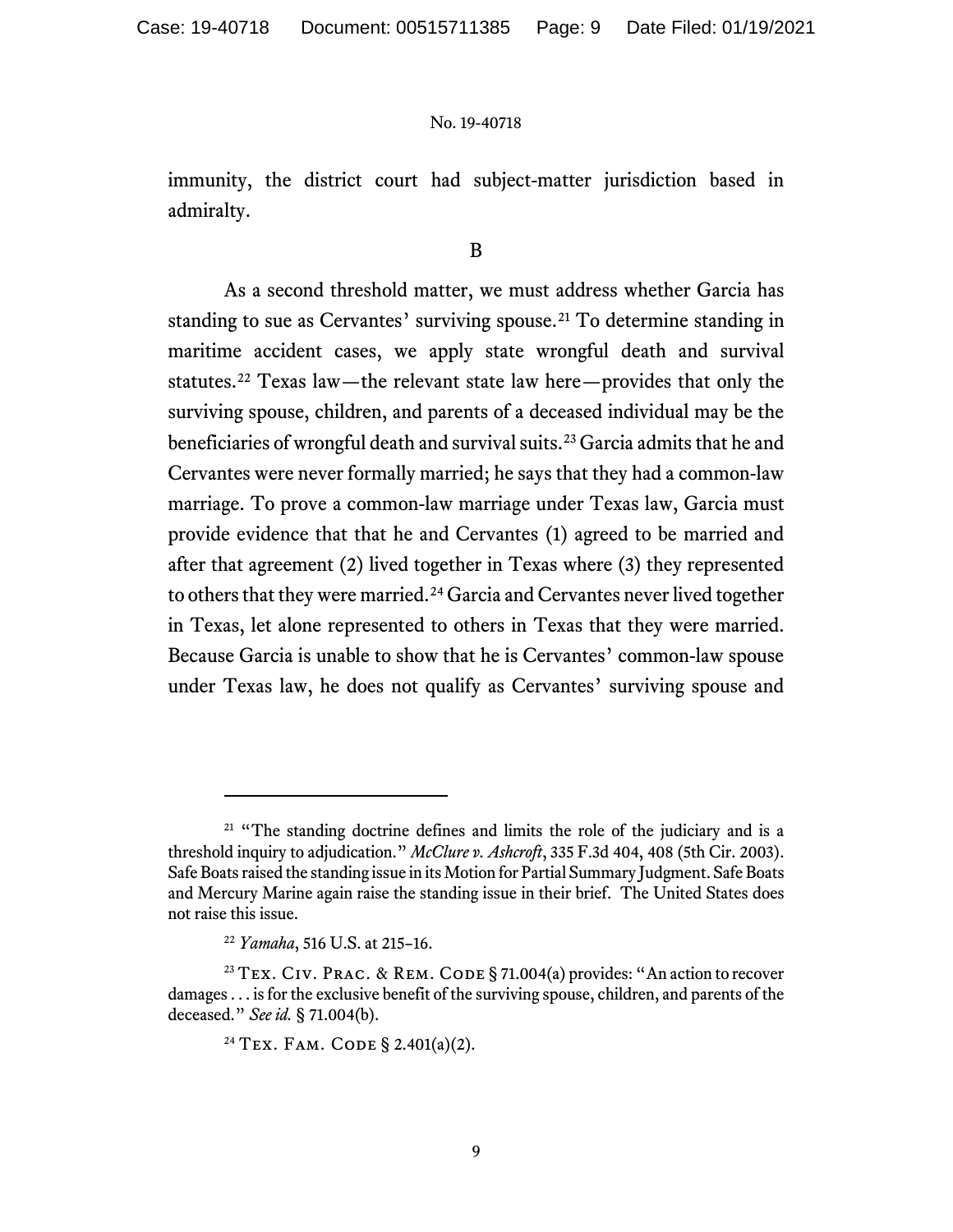therefore lacks standing in his individual capacity to bring wrongful death and survival claims.<sup>[25](#page-9-0)</sup>

Notwithstanding his own lack of standing, Garcia may still maintain claims as next-of-friend for V.S.O.G., his child with Cervantes. Accordingly, we have jurisdiction to reach the merits of Garcia's claims.<sup>[26](#page-9-1)</sup>

## C

As a final preliminary matter, we must clarify the correct standard of review. When the district court dismissed Garcia's claims, it had several motions before it, including the United States' motion to dismiss Garcia's negligence claim and Safe Boats' four motions for partial summary judgment. The district court did not explicitly state which motions it was addressing, and it did not state the standard(s) it was applying.<sup>[27](#page-9-2)</sup>

The district court dismissed Garcia's negligence claim against the United States on the grounds that Garcia failed to establish that the United

<span id="page-9-2"></span><span id="page-9-1"></span><sup>27</sup> The magistrate judge's  $R & R$  also was unclear as to what motions it was addressing and what standard it was applying.

However, "district courts are widely acknowledged to possess the power to enter summary judgment *sua sponte*, so long as the losing party was on notice that she had to come

<span id="page-9-0"></span> $25$  Garcia relies on a Texas probate court's determination that he is an heir of Cervantes and designated as her spouse. But Texas family law, not the probate court's determination of marital status for purposes of inheritance law, determines standing for wrongful death and survival claims.

<sup>26</sup> We have jurisdiction under 28 U.S.C. § 1291.

Although not raised as a stand alone issue, Garcia argues throughout his brief that the magistrate judge raised several of the reasons for dismissal *sua sponte*, including the magistrate judge's determination that Garcia failed to adequately identify the duty the Coast Guard owed Cervantes and that Cervantes was a "casual bystander" who lacked standing to bring products liability claims. Garcia argues this was improper because the United States had not filed a motion for summary judgment on his negligence claim, and Safe Boats and Mercury Marine had not moved for summary judgment on the "casual bystander" issue.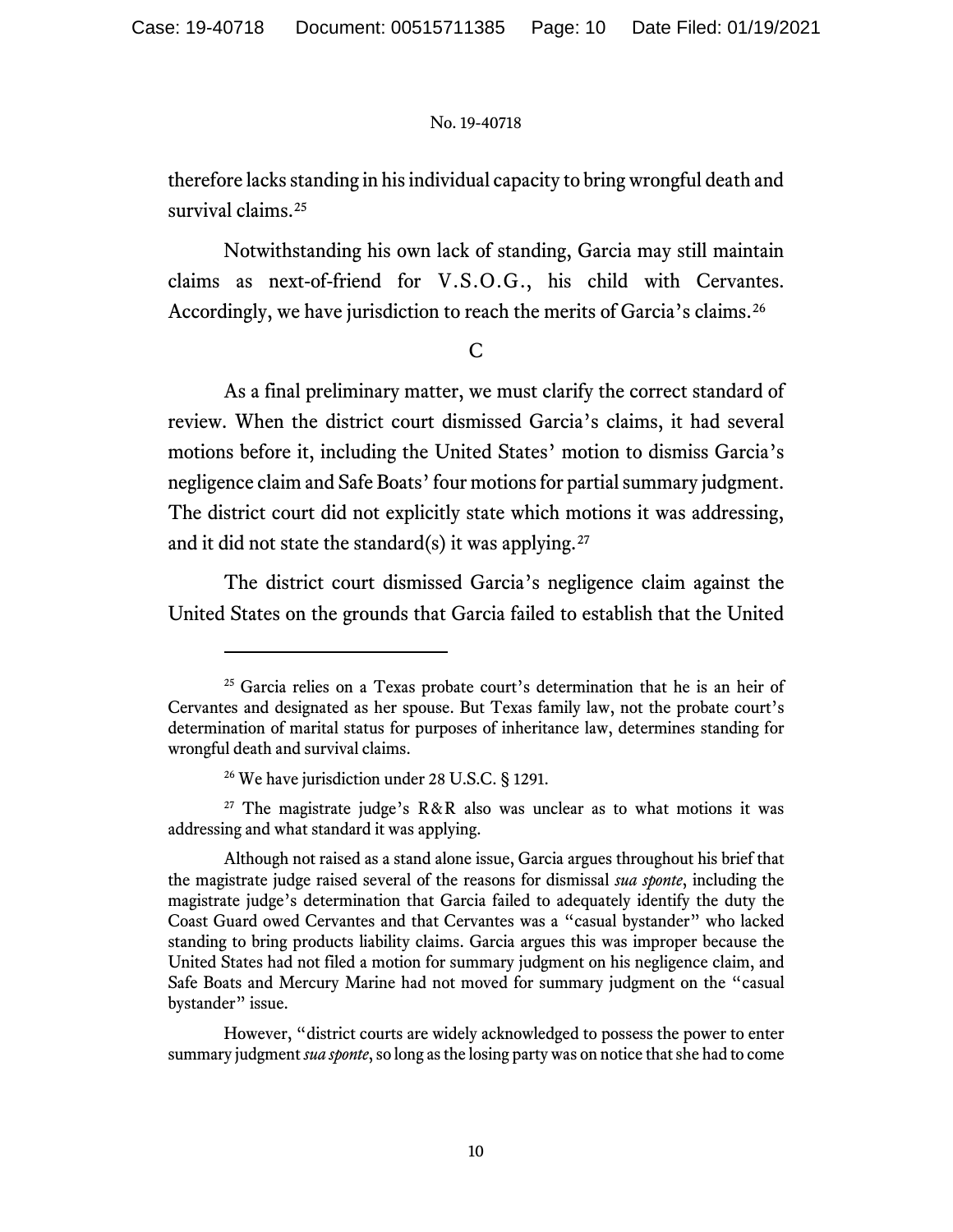States owed a duty to Cervantes and thus failed to allege a prima facie claim of negligence.[28](#page-10-0) Determination of duty is a question of law that we review de novo.[29](#page-10-1)

Turning to the remainder of Garcia's claims, the district court dismissed: (1) the failure-to-warn claims against Safe Boats and Mercury Marine because it found their duty to warn was owed to the United States, not to Cervantes;(2) the design defect claims against Safe Boats and Mercury Marine because Cervantes, as a "casual bystander," lacked standing to bring maritime products liability claims; and (3) the wrongful death claims against the United States, Safe Boats, and Mercury Marine because the underlying tort claims had been dismissed. In dismissing these claims, the district court relied on the  $R & R$  for the facts, which cited evidence outside the pleadings, so we treat the district court's order as a summary judgment ruling.

We review a district court's grant of summary judgment de novo, viewing all the facts and evidence in the light most favorable to the non-

forward with all of her evidence." *Atkins v. Salazar*, 677 F.3d 667, 678 (5th Cir. 2011) (quoting *Celotex Corp. v. Catrett*, 477 U.S. 317, 326 (1986) (alteration omitted)). Applying a previous version of Federal Rule of Civil Procedure 56, we held that ten days' notice is sufficient to "grant summary judgment *sua sponte* on grounds not urged in a pending motion." *Lozano v. Ocwen Federal Bank, FSB*, 489 F.3d 636, 641 (5th Cir. 2007). Here, Garcia objected to the magistrate judge's  $R \& R$  fourteen days after it was filed. The district court adopted the magistrate judge's  $R & R$  in its entirety almost three months after those objections were filed. Because Garcia had sufficient notice that the district court might grant summary judgment on grounds not raised by the defendants, Garcia's argument of insufficient notice—to the extent he makes this argument—fails.

<span id="page-10-0"></span> $^{28}$  In a footnote, the district court tangentially addressed the United States' 12(b)(1) motion to dismiss based on the discretionary function exception. Because it dismissed the products liability claims based on Cervantes' lack of standing, the district court did not address the discretionary function exception to a waiver of sovereign immunity.

<span id="page-10-1"></span><sup>29</sup> *In re Great Lakes Dredge & Dock Co. LLC*, 624 F.3d 201, 211 (5th Cir. 2010) (quoting *In re Signal Int'l, LLC*, 579 F.3d 478, 490 (5th Cir. 2009)).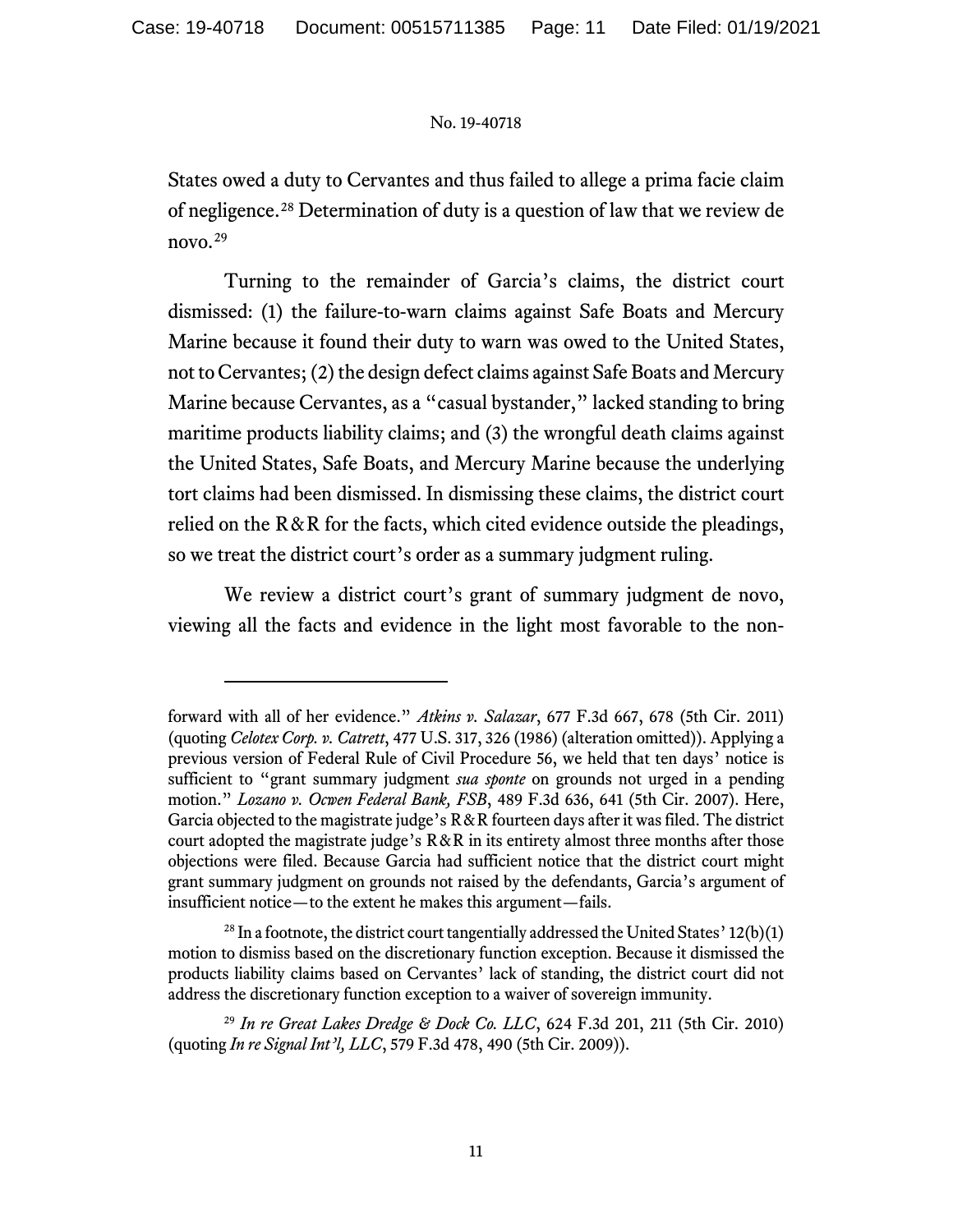movant.[30](#page-11-0) Summary judgment is appropriate "if the movant shows that there is no genuine dispute as to any material fact and the movant is entitled to judgment as a matter of law."<sup>[31](#page-11-1)</sup> A genuine dispute of material fact exists when "the evidence is such that a reasonable jury could return a verdict for the nonmoving party."<sup>[32](#page-11-2)</sup>

\* \* \*

Summing up: We have subject-matter jurisdiction (because the United States waived its sovereign immunity under the SIAA and PVA) and the proper basis of subject-matter jurisdiction is in admiralty; Garcia does not have standing to sue in his individual capacity but may bring claims on behalf of V.S.O.G.; and we review the district court's grant of summary judgment and its duty determination de novo.

## III

Garcia raises several issues on appeal.

- *Regarding his negligence claim against the United States*, Garcia argues that the district court erred in finding that the United States owed no duty to Cervantes based on the lack of foreseeability.
- *For his products liability claims against Safe Boats and Mercury Marine*, Garcia contends: (1) the district court erred in applying the Restatement (Second) of Torts, which forecloses Cervantes' standing to maintain the products liability claims; (2) the district court erred in construing his products liability claims as brought against the United

<span id="page-11-0"></span><sup>30</sup> *Juino v. Livingston Par. Fire Dist. No. 5*, 717 F.3d 431, 433 (5th Cir. 2013).

<span id="page-11-1"></span><sup>&</sup>lt;sup>31</sup> FED. R. CIV. P. 56(a).

<span id="page-11-2"></span><sup>32</sup> *Anderson v. Liberty Lobby, Inc.*, 477 U.S. 242, 248 (1986).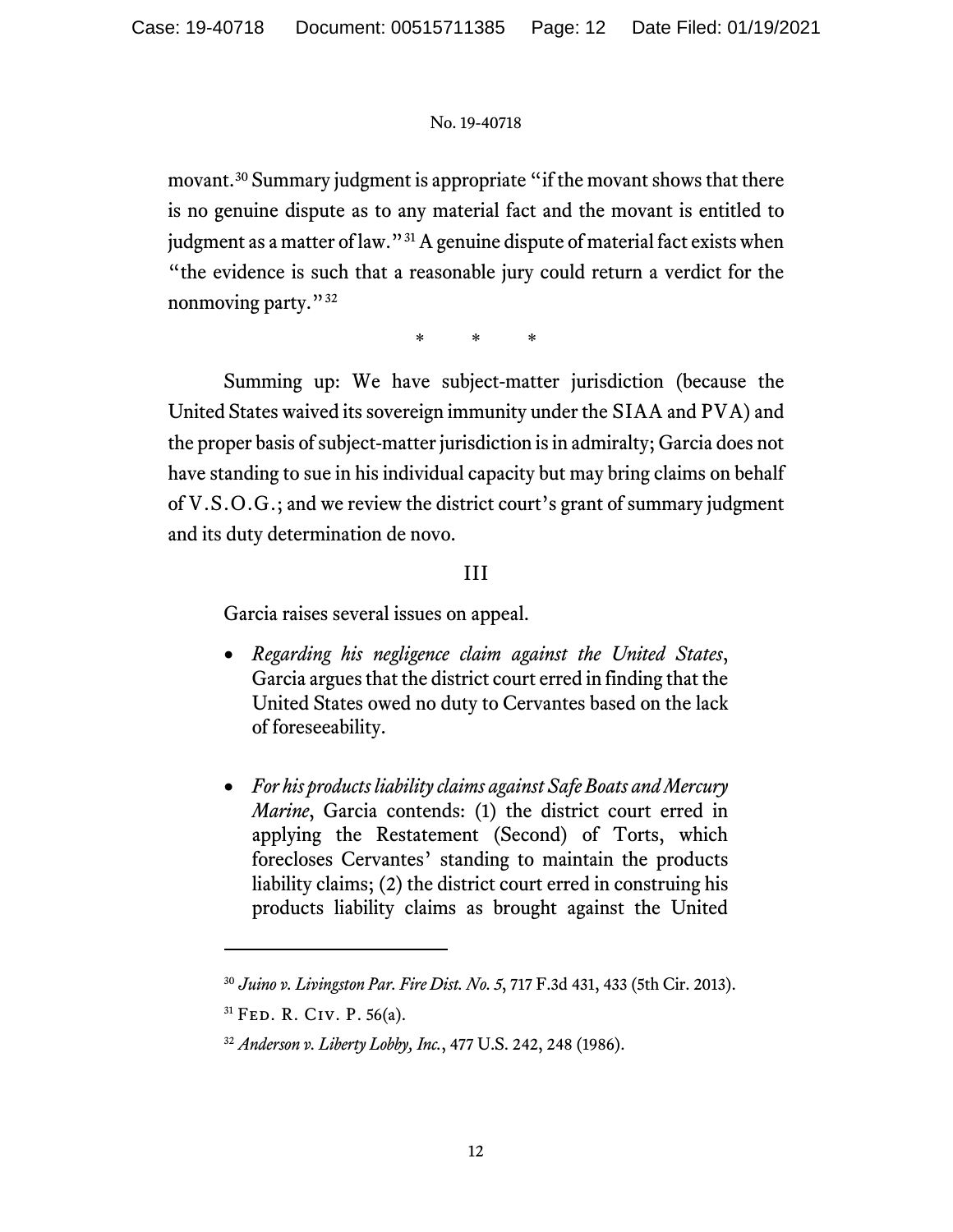States, rather than Safe Boats and Mercury Marine; (3) the district court erred in dismissing the failure-to-warn claims and construing them as brought against the United States; and (4) the district court should have found that Safe Boats was not entitled to immunity as a government contractor.

• *Regarding the wrongful death claims against the United States, Safe Boats, and Mercury Marine*, Garcia argues that the district court erred in dismissing these claims by concluding that there were no underlying tort claims.

We address these arguments claim by claim.

## A

We first address Garcia's negligence claim against the United States.

Garcia asserts in his complaint that the United States is vicariously liable for the Coast Guard crew's failures to operate the vessel at a safe speed and with sufficient lighting, to keep a proper lookout, and to render aid to Cervantes. He argues that the Coast Guard has "a duty . . . to not cause personal injury or death by their own wrongful or negligent acts or omissions" and "to not allow a situation to develop which would cause the death of another human being." The district court determined that the United States owed no duty to Cervantes—and was therefore not liable because the Coast Guard crew did not have actual knowledge about the possibility of hitting Cervantes as she swam across the BSC. And, since it found that there was no duty, the district court dismissed Garcia's negligence claim for failure to make out his prima facie claim. On appeal, Garcia argues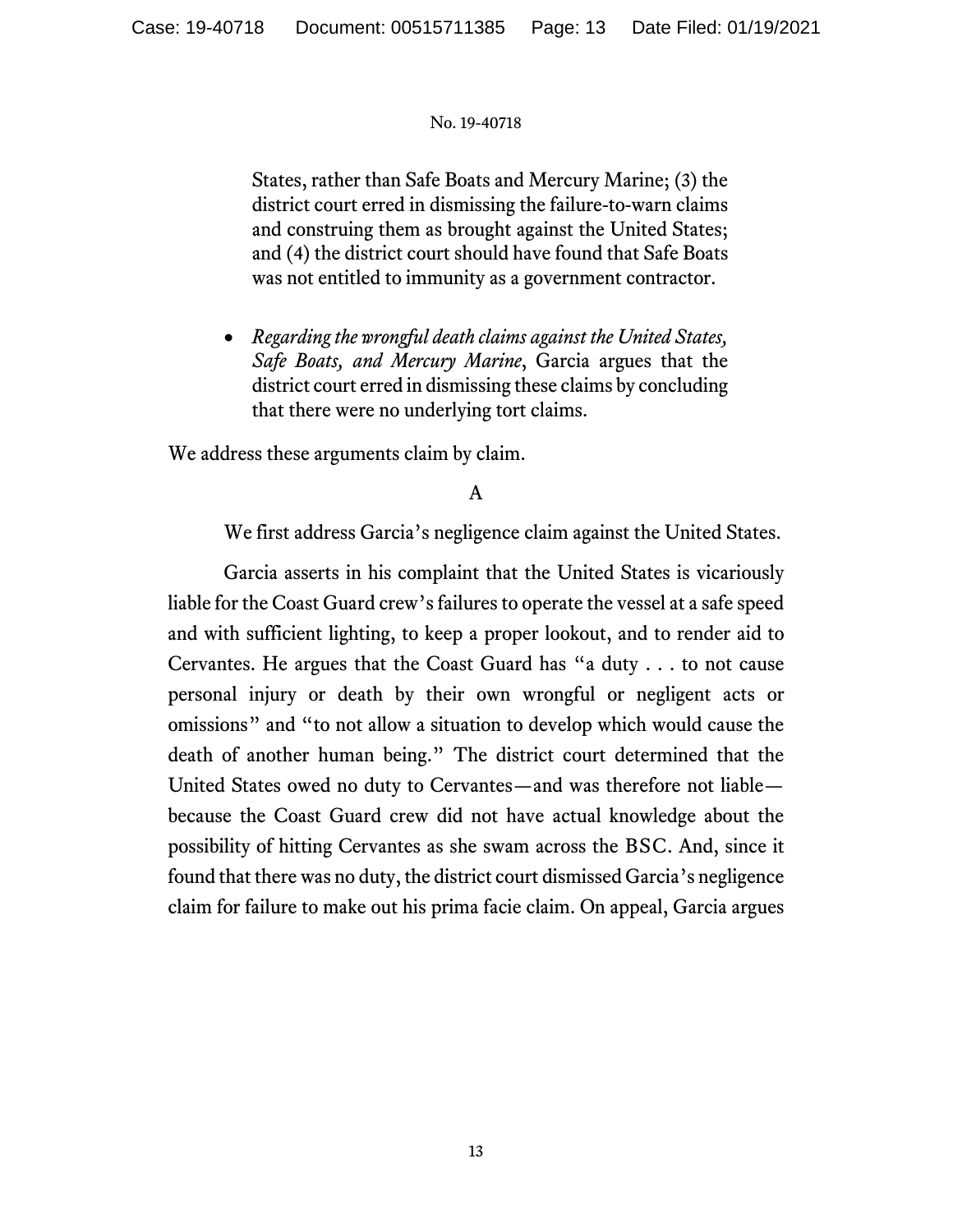that the district court erred because it failed to consider facts known to the Coast Guard that address the foreseeability of harm.

We begin with the relevant law: "[N]egligence is an actionable wrong under general maritime law."[33](#page-13-0) To maintain a negligence claim under admiralty law, the plaintiff must show "a duty owed by the defendant to the plaintiff, breach of that duty, injury sustained by [the] plaintiff, and a causal connection between the defendant's conduct and the plaintiff's injury."[34](#page-13-1) We are concerned solely with the duty element.

Under general maritime law, "a tortfeasor is accountable only to those to whom a duty is owed."[35](#page-13-2) More specifically, under the SIAA and PVA, the duty owed by the United States "is equal 'to that of a private person in like circumstances.'"<sup>[36](#page-13-3)</sup> We must determine the existence and scope of that duty.[37](#page-13-4) While our determination is guided by many factors, an especially important factor is "the foreseeability of the harm suffered by the complaining party."[38](#page-13-5) And the foreseeability factor is the critical issue here: If the harm Cervantes suffered allegedly as a result of the Coast Guard crew's

<span id="page-13-0"></span><sup>33</sup> *Withhart v. Otto Candies, L.L.C.*, 431 F.3d 840, 842 (5th Cir. 2005). *See also Norfolk Shipbuilding & Drydock Corp. v. Garris*, 532 U.S. 811, 820 (2001) ("The general maritime law has recognized the tort of negligence for more than a century . . . .").

<span id="page-13-1"></span><sup>34</sup> *In re Great Lakes*, 624 F.3d at 211 (quoting *Canal Barge Co. v. Torco Oil Co.*, 220 F.3d 370, 376 (5th Cir. 2020)). *See also Withhart*, 431 F.3d at 842 (providing that the elements of a negligence claim in maritime law are "essentially the same as land-based negligence under the common law").

<sup>35</sup> *Consol. Aluminum Corp. v. C.F. Bean Corp.*, 833 F.2d 65, 67 (5th Cir. 1987).

<span id="page-13-5"></span><span id="page-13-4"></span><span id="page-13-3"></span><span id="page-13-2"></span><sup>36</sup> *Southern Nat. Gas Co. v. Pontchartrain Materials, Inc.*, 711 F.2d 1251, 1254 (5th Cir. 1983) (quoting *Canadian Pac. (Bermuda) Ltd. v. United States*, 534 F.2d 1165, 1168 (5th Cir. 1976)); *see* 46 U.S.C. §§ 30903(a), 31102(a)(1), 31103.

<sup>37</sup> *See In re Great Lakes*, 624 F.3d at 211.

<sup>38</sup> *Id.* (quoting *Consol. Aluminum Corp.*, 883 F.2d at 67).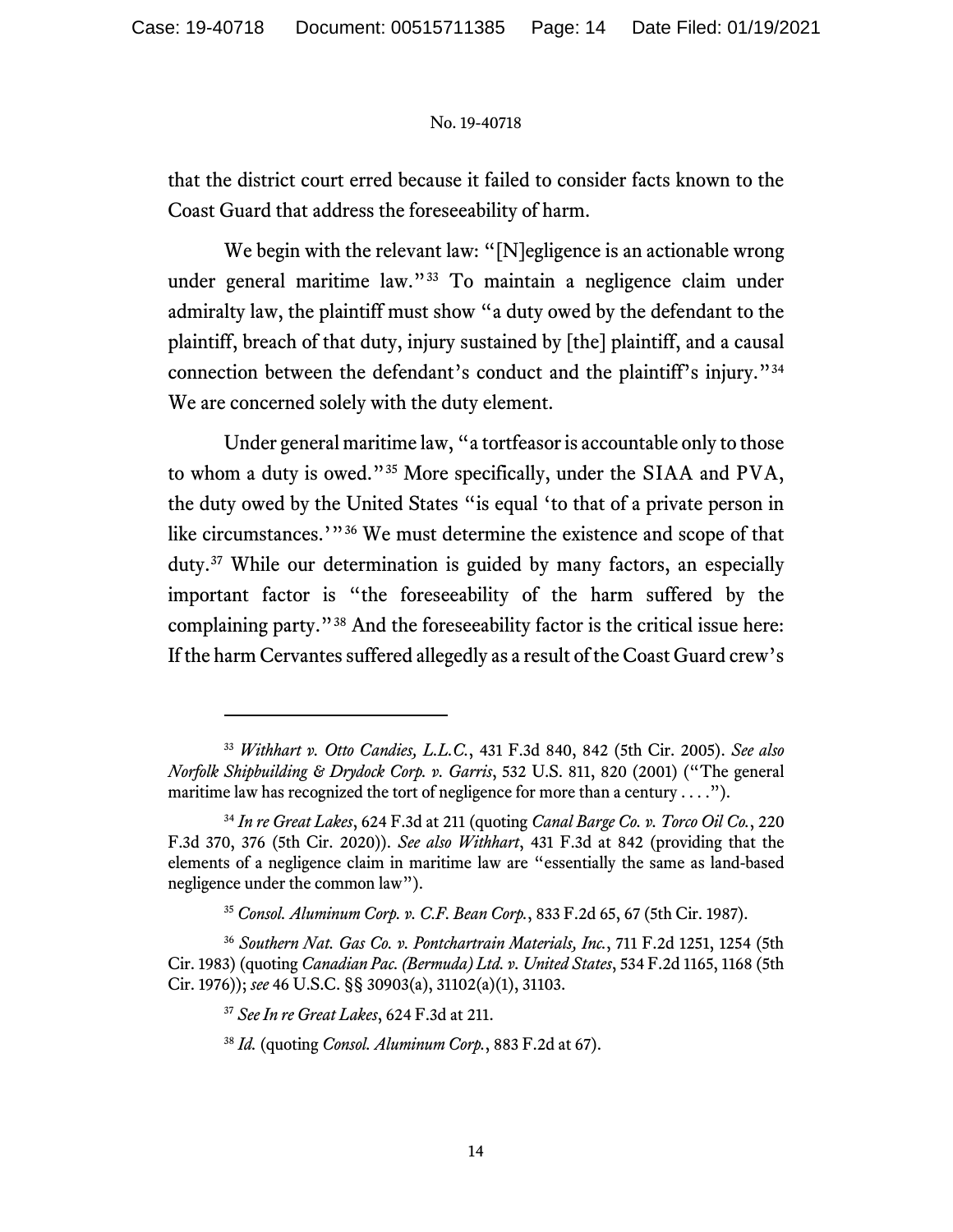negligence was not foreseeable, then the United States owed no duty to Cervantes and is not liable as a matter of law.

In the context of maritime torts, $39$  we have deemed harm to be a foreseeable consequence of an act or omission "if harm of a general sort to persons of a general class might have been anticipated by a reasonably thoughtful person, as a probable result of the act or omission, considering the interplay of natural forces and likely human intervention."[40](#page-14-1) This definition of foreseeability is in terms of *general* forms of harms and *general* classes of victims. So, our analysis focuses on the general risk of collision—not on the particular collision between the Coast Guard vessel and Cervantes—and on the general class of individuals—not on Cervantes.<sup>[41](#page-14-2)</sup> And, when we consider the probability of harm, we do so "in terms of the 'natural and probable' risks that a reasonable person would likely take into account in guiding her practical conduct."<sup>[42](#page-14-3)</sup>

Here, the general sort of harm—a collision between a vessel and an individual swimming across the BSC—was not foreseeable. The BSC is "a high-traffic waterway, travelled day and night by various vessels from small fishing boats to large tankers."<sup>[43](#page-14-4)</sup> Because the Coast Guard vessel's duty is equivalent to that of a private vessel in similar circumstances, Garcia must show that the private vessels that travel the BSC anticipated this general

<span id="page-14-0"></span><sup>39</sup> *See id.*; *In re Signal*, 579 F.3d 478; *Consol. Aluminum Corp.*, 883 F.2d 65; *Southern Nat. Gas Co.*, 711 F.2d 1251.

<span id="page-14-4"></span><span id="page-14-3"></span><span id="page-14-2"></span><span id="page-14-1"></span><sup>40</sup> *In re Great Lakes*, 624 F.3d at 211 (quoting *Consol. Aluminum Corp.*, 883 F.2d at 68).

<sup>41</sup> *See In re Signal*, 579 F.3d at 492.

<sup>42</sup> *Id.* at 491–92.

<sup>43</sup> *Ruiz-Hernandez*, 890 F.3d at 206.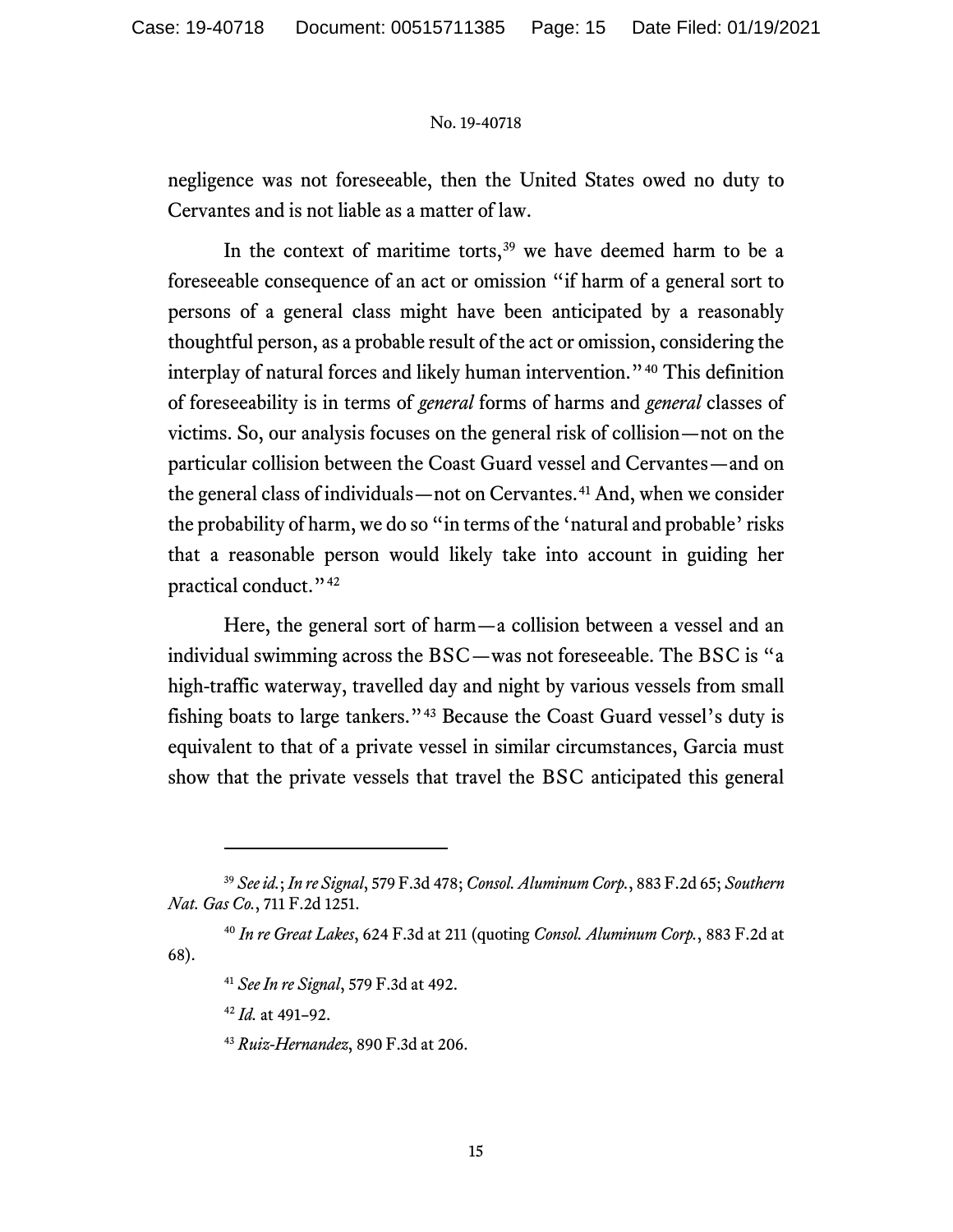kind of harm.<sup>[44](#page-15-0)</sup> But Garcia provides no indication that any of these private vessels would reasonably anticipate a collision with a nighttime swimmer. Plus, "experience and common sense" weigh against the foreseeability of this general sort of harm. [45](#page-15-1) The high-traffic nature of the BSC, compounded with its minimal lighting and absence of a speed limit, renders a nighttime crossing by a human not only dangerous, but also unforeseeable. Thus, a private vessel travelling at night in a high-traffic waterway would not reasonably anticipate encountering swimmers in the water. Accordingly, the presence of nighttime swimmers does not "guid[e] [the] practical conduct" of private vessels in the BSC. [46](#page-15-2) Additionally, it bears emphasis that the harm involves individuals who are intentionally trying to avoid detection. Our caselaw on the foreseeability of harm in the maritime context has involved incidents between inanimate objects.[47](#page-15-3) Of those cases, only *In re Signal* found that the harm was foreseeable, largely because the risk of danger was due to a discrete incident.[48](#page-15-4) Here, because the harm involves individuals, rather than inanimate objects, it is far more difficult to foresee what an undocumented alien who is intentionally trying to avoid detection would do. For these reasons, the harm was not foreseeable.

Likewise, the general class of victims was not foreseeable. Here, the general class would be individuals swimming across the BSC. And,

<span id="page-15-1"></span><span id="page-15-0"></span><sup>44</sup> *See Southern Nat. Gas Co.*, 711 F.2d at 1254 (quoting *Canadian Pac. (Bermuda) Ltd.*, 534 F.2d at 1168).

<sup>45</sup> *Ashcroft v. Iqbal*, 556 U.S. 662, 679 (2009).

<sup>46</sup> *In re Signal*, 579 F.3d at 492.

<span id="page-15-4"></span><span id="page-15-3"></span><span id="page-15-2"></span><sup>&</sup>lt;sup>47</sup> In re Signal involved a collision between two moored vessels and a bridge after Hurricane Katrina. *Consolidated Aluminum Corp.* involved the negligent rupturing of an oil pipeline. *Southern Natural Gas Co.* involved a dredging company's negligently striking of a pipeline. *In re Great Lakes* involved a private company's dredging activities.

<sup>48</sup> *In re Signal*, 579 F.3d at 493.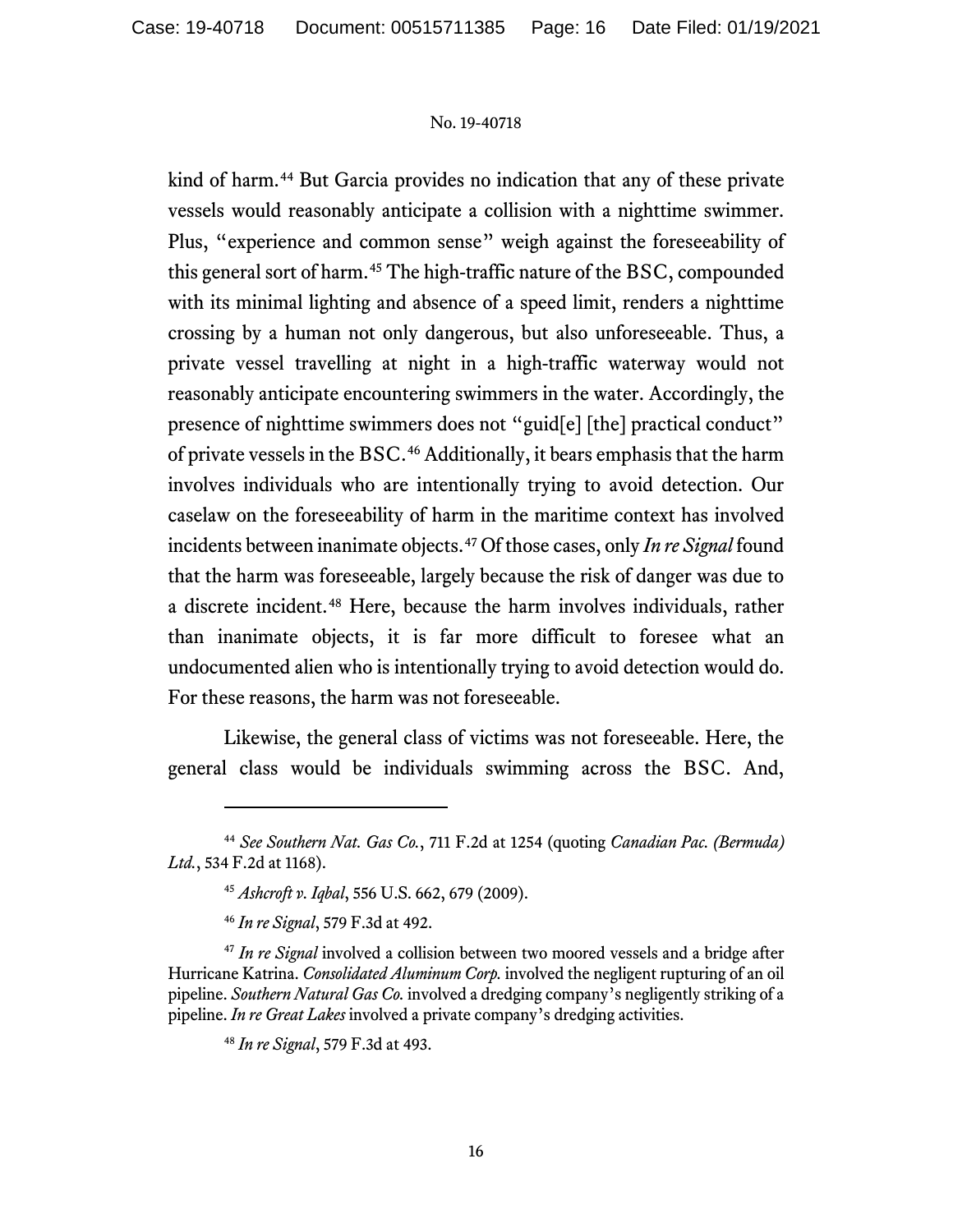importantly, this class of victims includes individuals purposefully attempting to avoid detection.[49](#page-16-0) Undocumented aliens' intention to evade detection mitigates the foreseeability of harm: If individuals are actively trying to avoid detection, then they do not wish to be foreseeable. Moreover, the relevant probability for duty is the natural and probable risks a reasonable person would likely take into account in guiding practical conduct, and Garcia provides no indication that private vessels in the BSC were in the practice of altering their conduct to accommodate the remote probability of encountering nighttime swimmers. Again, Garcia provides no indication that any of the private vessels that travel the BSC would reasonably anticipate causing harm to nighttime swimmers who were trying to avoid detection. Because the harm of a vessel–swimmer collision was not foreseeable, the United States owed no duty to Cervantes and is not liable for the asserted negligence of the Coast Guard crew.

Garcia argues there were facts known to the Coast Guard that made the vessel–swimmer collision foreseeable. He offers as evidence testimony of several Coast Guard officials to show that the Coast Guard was aware—and had actual knowledge—that the entire BSC was used by undocumented aliens as a point of entry into the United States. However, as discussed below, the Coast Guard's awareness of undocumented alien crossings does not necessarily render the harm to Cervantes foreseeable.

First, Garcia cites the interview summary of Lieutenant Erica Kelly, relying on the statement that approximately two to four undocumented aliens

<span id="page-16-0"></span><sup>49</sup> Garcia asserts that Cervantes was avoiding "nearby patrol boats," and the district court observed that she was "trying to cross undetected." The coxswain of the vessel on the night of the incident, Brandon Rae, also testified that undocumented aliens crossing the BSC "don't want to be seen."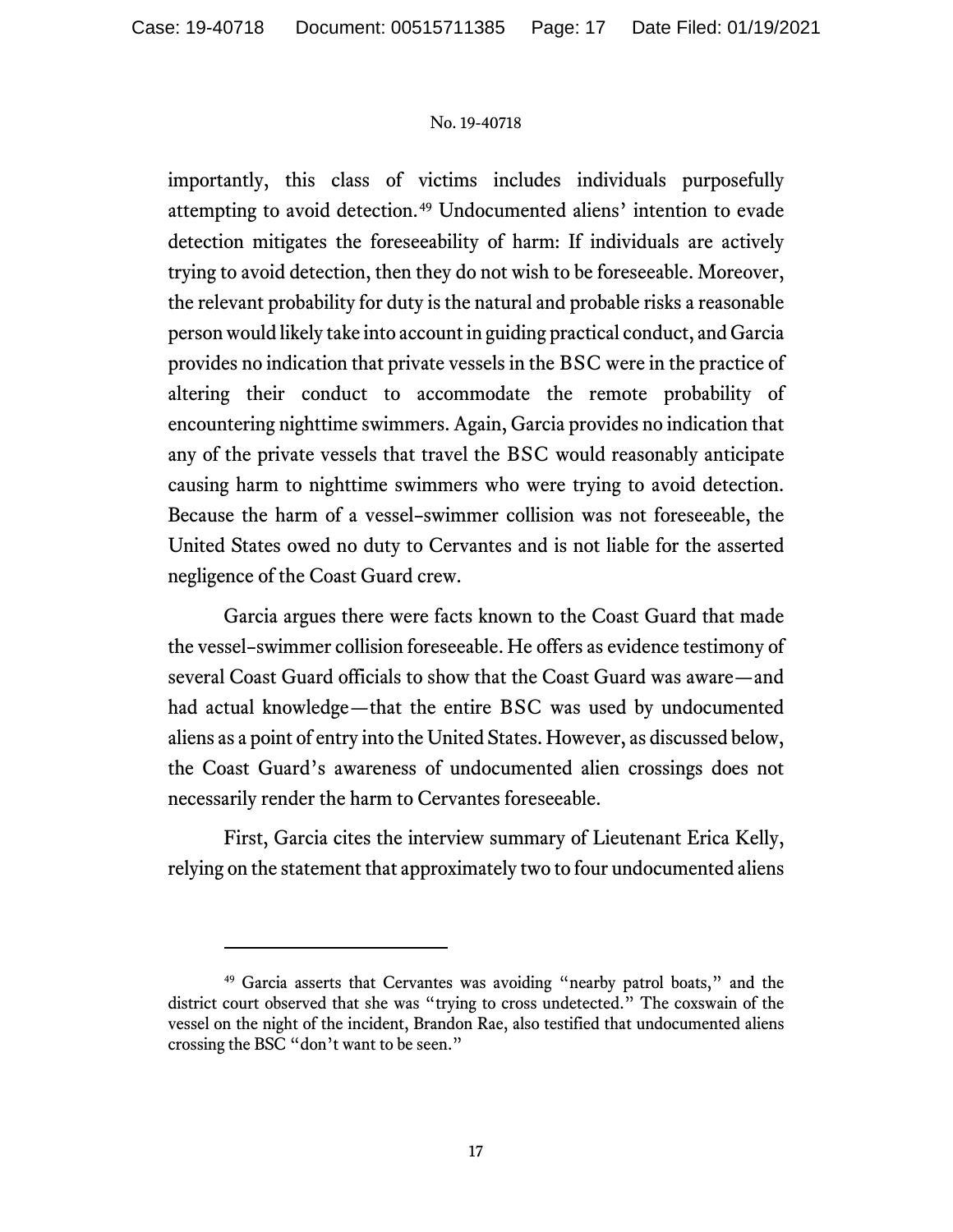are apprehended by the Coast Guard each month in the BSC. [50](#page-17-0) As an initial point, this evidence is inherently devoid of context since the interview summary lacks the questions to which Lieutenant Kelly was responding. Plus, while the interview summary may show that the Coast Guard knew that crossings occurred in the BSC, it also indicates that the Coast Guard did not have knowledge of how many crossings occur, where along the 17-mile-long BSC these crossings occur, with whom knowledge of these crossings was shared, and other important details that inform our foreseeability analysis.<sup>[51](#page-17-1)</sup> And finally, Lieutenant Kelly's interview summary supports our holding that the Coast Guard does not owe a duty because Lieutenant Kelly indicated that private vessels in the BSC may not be aware of undocumented alien crossings:

I'm not aware if there have been any Notices to Mariners saying this is a high traffic area for migrants. We provide some of that information to the facilities at working group meetings, but not for the shrimpers. I don't believe that anything has been given to the tug operators. We do not get much information, if any at all, from the commercial side on UDA activity.

The Coast Guard's knowledge cannot be attributed to private vessels. And, if private vessels do not possess knowledge of such crossings, it would not be foreseeable to these private vessels that undocumented aliens might swim across the BSC.

Garcia also cites the interview summary of Training Officer Portwood, who was told that the BSC's Shrimp Basin was a "point of entry"

<span id="page-17-0"></span><sup>50</sup> Lieutenant Kelly is the Chief of Intelligence at Sector Corpus Christi and collects and reports data on the BSC crossings.

<span id="page-17-1"></span><sup>51</sup> Garcia also relies on the interview summary's statement that the Coast Guard provided a weekly briefing about crossings. But the interview summary also indicates that "it is hard to determine who actually is listening to the brief."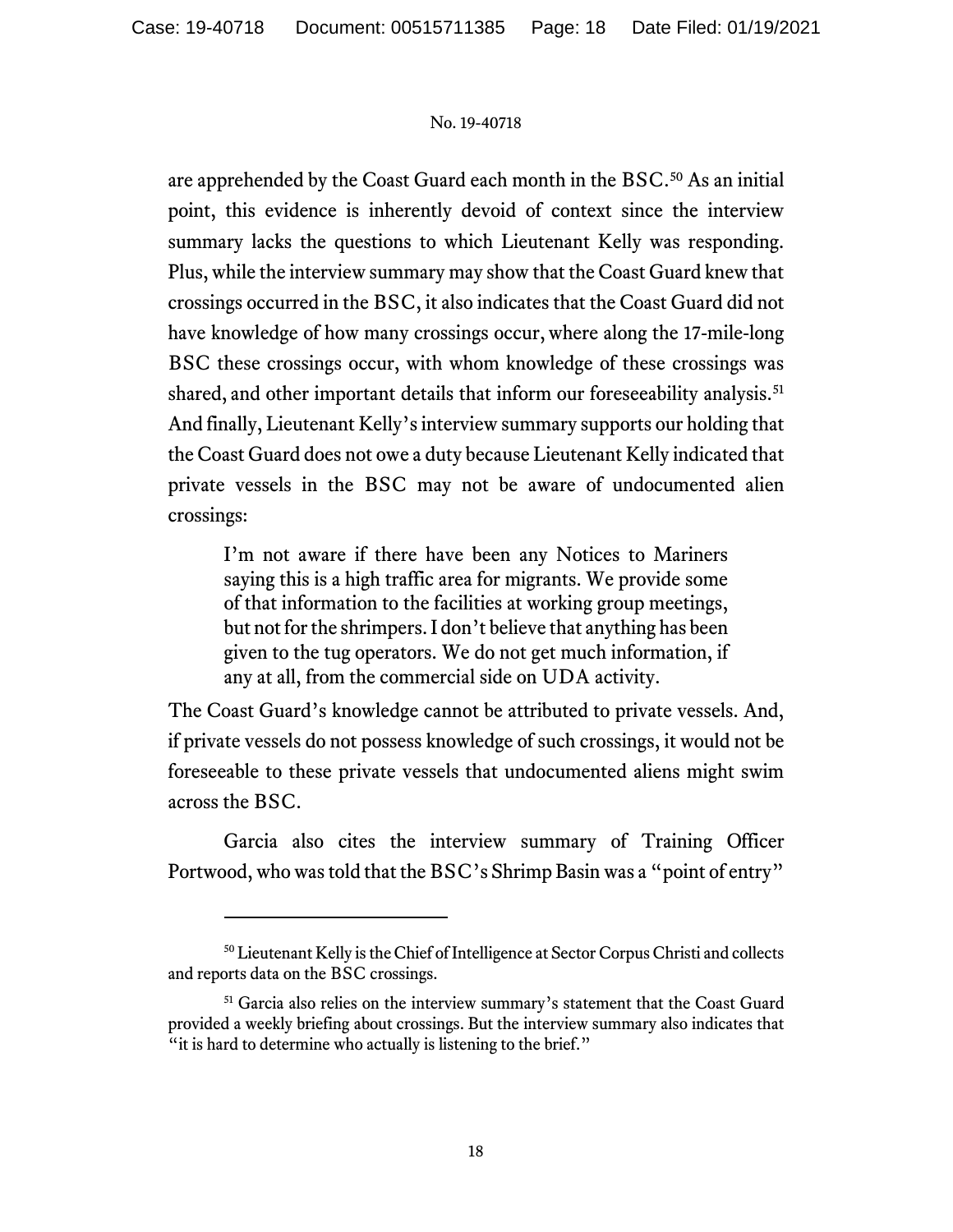into the United States and that "pretty much the entire BSC is known for crossings" to support his claim that the harm to Cervantes was foreseeable. And Garcia also relies on the interview summary of Lieutenant Michael Bell, who said that he was briefed that undocumented aliens use trash bags, floats, and other flotation devices. Again, this evidence indicates that the Coast Guard had knowledge obtained through secondhand Coast Guard briefings and intelligence reports, but not necessarily firsthand experience of seeing undocumented aliens swimming across the BSC. [52](#page-18-0)

Garcia fares no better in establishing that the crew on the night of the incident had firsthand experience of seeing such crossings. To show actual knowledge by the crew, Garcia must either provide evidence that the crew had firsthand experience of actually seeing an individual in the water or that the crew had previously encountered someone swimming across the BSC at night. Garcia has not shown either. Instead, Garcia cites the testimony of the crew's coxswain, Brandon Rae, who agreed that there was an unspecified "probability" of nighttime swimmers in the BSC. Rae's testimony, when viewed in context, may demonstrate that he had knowledge of Coast Guard briefings and intelligence reports that crossings occurred along the entire 17 mile-long BSC. But Rae's testimony also confirms that he had no firsthand experience of seeing undocumented aliens swimming across the BSC. Garcia's argument that the crew had actual knowledge that would render harm to nighttime swimmers foreseeable therefore fails.<sup>[53](#page-18-1)</sup>

<span id="page-18-0"></span><sup>52</sup> *See, e.g.*, *In re Great Lakes*, 624 F.3d at 210 (contrasting general and actual knowledge).

<span id="page-18-1"></span><sup>53</sup> Garcia also argues that the district court erred in citing our decision in *Republic of France v. United States*, 290 F.2d 395, 401 (5th Cir. 1961), which requires proof of actual knowledge. Garcia argues that *Republic of France* is "outdated and antiquated" and distinguishable from this case, but he overlooks that we have repeatedly reaffirmed *Republic*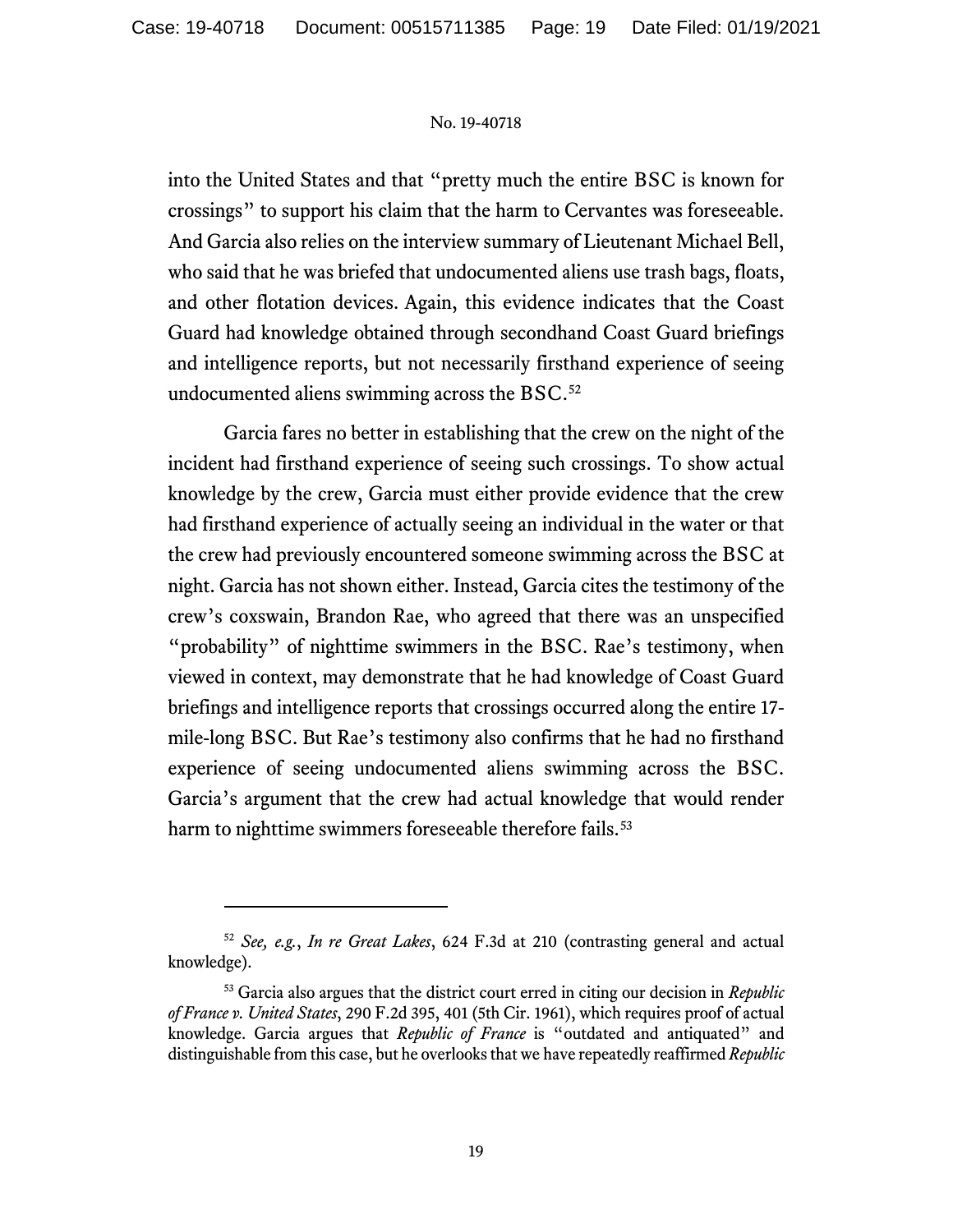Garcia's cited evidence demonstrates that the Coast Guard was aware that undocumented alien crossings occurred along the BSC, but this knowledge was of a general nature. The Coast Guard did not know (1) the exact number of crossings, (2) the exact location of crossings, or (3) the exact timing of crossings, among other relevant details. These details are significant for our foreseeability analysis. The entire BSC is 17 miles long and approximately 500 feet wide; the Coast Guard patrols of the BSC cover a route of approximately 34.2 miles.<sup>[54](#page-19-0)</sup> This is a very large area to cover, which affects our foreseeability analysis. Our decision in *Lloyd's Leasing Ltd. v. Conoco* is instructive. There, after a ship's tanks cracked, crude oil spilled into the waters of the Gulf of Mexico and washed ashore approximately 70 miles west of the site of the ship's grounding; the claimants were individuals who suffered damages from oil tracked onto their premises by tourists and beachgoers.[55](#page-19-1) We held that the harm suffered by the plaintiffs was not foreseeable, emphasizing that the original oil spill occurred 70 miles away.[56](#page-19-2) Because the oil spill had to wash ashore on a developed shore to create these damages of tracking oil, we noted that the amount of developed shoreline was a small percentage of the total coastline (60 miles out of 340 miles).<sup>[57](#page-19-3)</sup> We ultimately held that, "[w]hile the appellee might reasonably anticipate that the oil would probably wash ashore somewhere, it had no reason to have anticipated that the oil would probably wash ashore in a heavily populated

<span id="page-19-3"></span><span id="page-19-2"></span><span id="page-19-1"></span><span id="page-19-0"></span>*of France*'s actual knowledge requirement multiple times. *See, e.g.*, *In re Great Lakes*, 624 F.3d at 211–12; *Consol. Aluminum Corp.*, 833 F.2d at 68.

<sup>54</sup> *United States v. Ruiz-Hernandez*, 890 F.3d 202, 206 (5th Cir. 2018).

<sup>55</sup> *Id.* at 1449.

<sup>56</sup> *Id.*

<sup>57</sup> *Id.*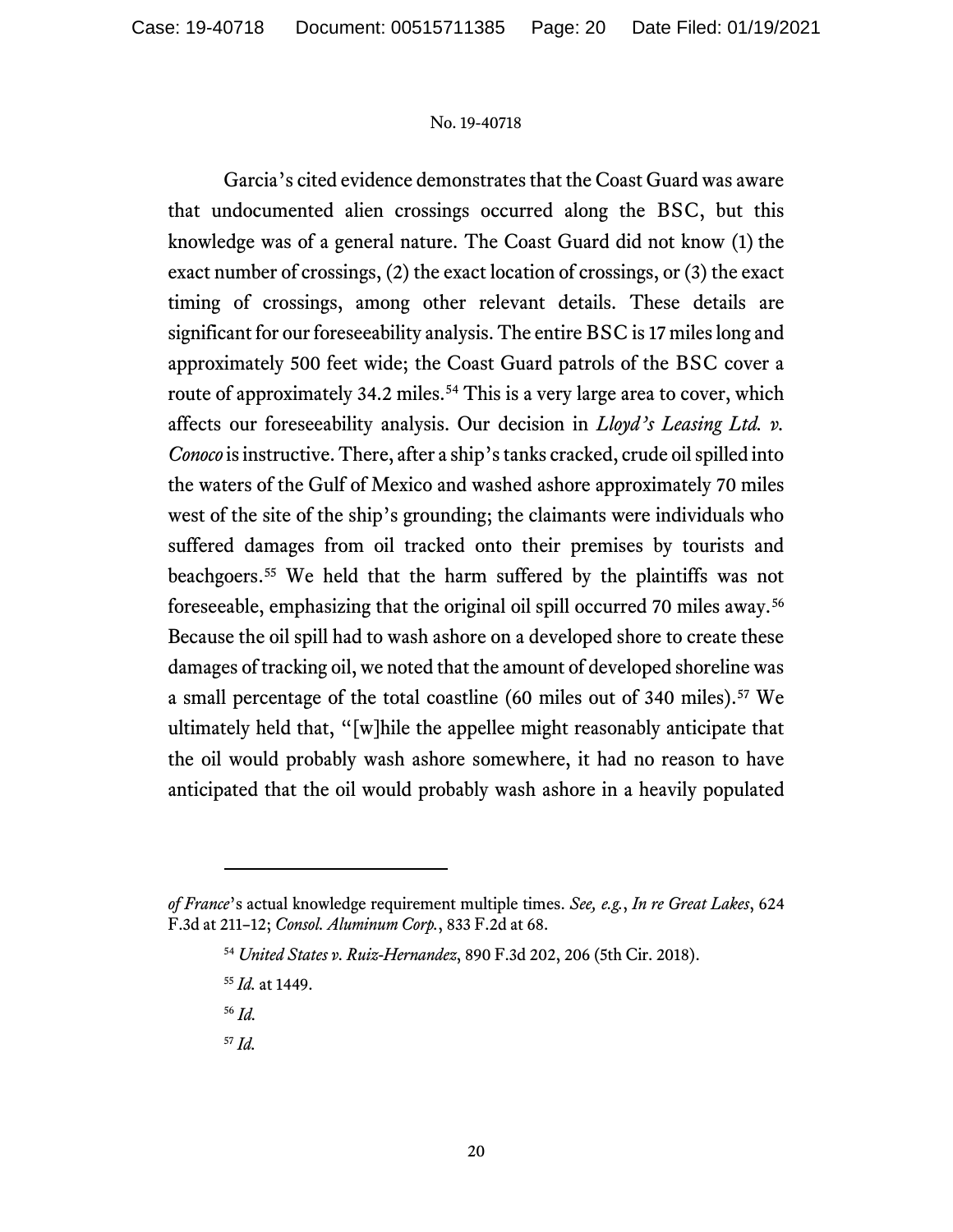area and then be tracked into businesses and homes."[58](#page-20-0) Similarly, the cited evidence here may show that the Coast Guard might reasonably have anticipated encountering undocumented aliens somewhere in the BSC, but the Coast Guard did not have knowledge to anticipate where exactly in the BSC the undocumented aliens would be swimming.

Garcia also relies on our opinion in *United States v. Ruiz-Hernandez* to argue that the swimmer vessel collision was foreseeable. However, in *Ruiz-Hernandez*, we discussed foreseeability from the perspective of Ruiz-Hernandez: We held that it was foreseeable from a *swimmer's* perspective that vessels would be traveling through the BSC. [59](#page-20-1) But our holding there has little bearing on our duty analysis here because we must analyze foreseeability from the perspective of a *vessel* traveling through the BSC at night. Garcia also relies on *Ruiz-Hernandez* to argue that we should disregard the *manner*  in which the harm occurred for purposes of determining foreseeability.<sup>[60](#page-20-2)</sup> But the circumstances here—swimming at night in a high-traffic waterway that has minimal lighting and no speed limit—are relevant and bear upon the existence of an actionable duty.

Garcia also argues that the Coast Guard owes a special duty to undocumented aliens swimming across the BSC. He first argues there should be a duty because the purpose of BSC law-enforcement patrols is to search for, detect, and intercept undocumented aliens. But the specific functions that the Coast Guard performs has no bearing on the duty

<sup>58</sup> *Id.*

<span id="page-20-1"></span><span id="page-20-0"></span><sup>59</sup> 890 F.3d at 211 (holding "it was reasonably foreseeable that a person swimming across a high-traffic ship channel in the dark of night would be struck by a passing ship").

<span id="page-20-2"></span><sup>&</sup>lt;sup>60</sup> *Id.* (the "precise nature of the [resulting] injury and the manner of its infliction is immaterial  $\ldots$ , so long as the injury is of a type that, in the circumstances, might reasonably have been expected to occur").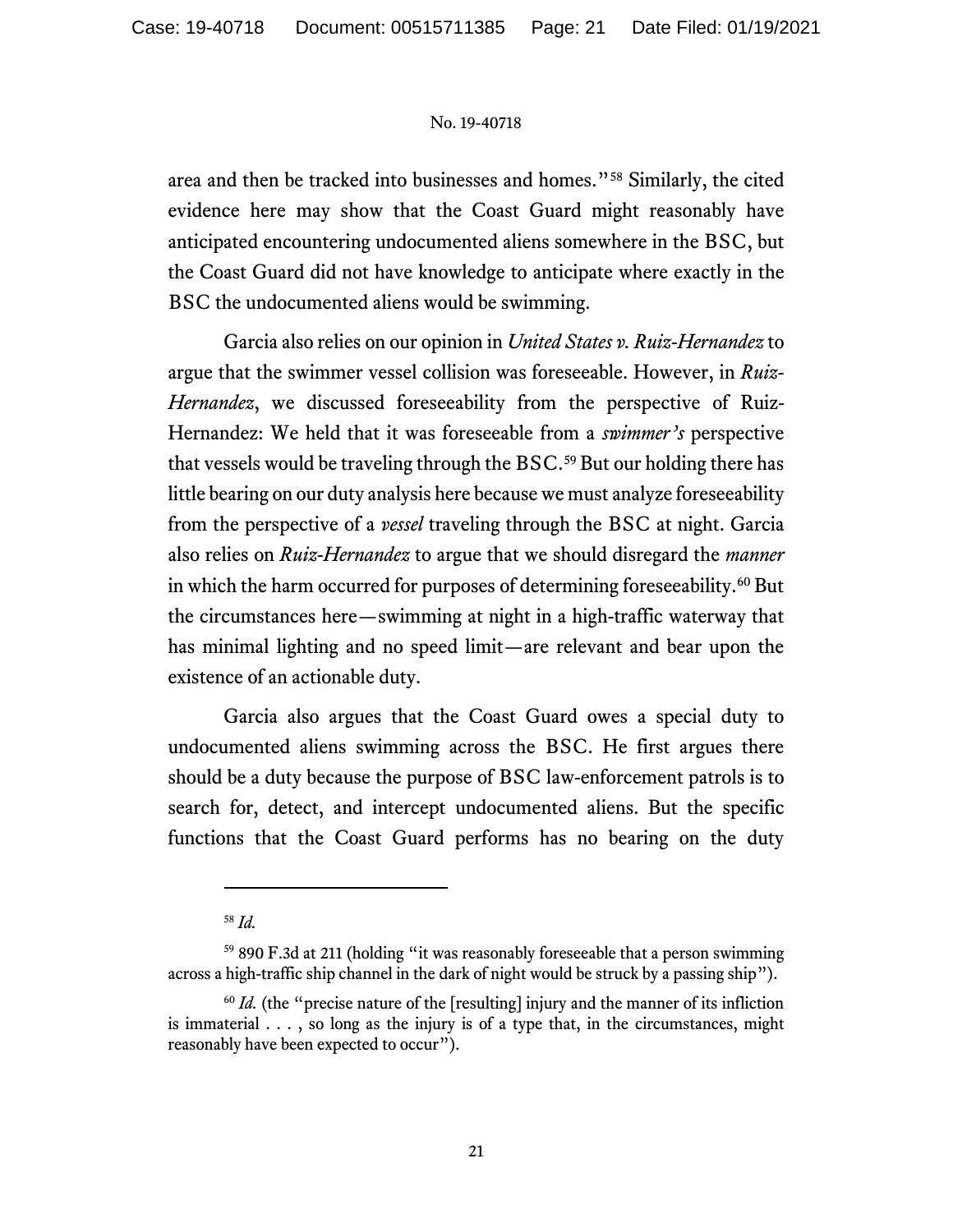determination because the duty owed, if any, is equal to that owed by private vessels, which do not perform such functions. Garcia also argues that the Coast Guard owes a duty to operate its vessels in a safe manner because its mission includes person-in-the-water recoveries. But the Coast Guard's safety responsibilities do not impose a special duty: Its duty is limited to ensuring the general safety of maritime facilities and commercial and recreational vessels in the BSC and in conducting search and rescue missions. And there is no evidence that the crew was undertaking a search and rescue as to Cervantes or otherwise providing rescue services in a manner that would impose a special duty.<sup>[61](#page-21-0)</sup> In the absence of a special duty, the Coast Guard's duty is measured in accord with what all private vessels must do. Therefore, we hold that the Coast Guard did not owe a duty to Cervantes. Accordingly, the dismissal of Garcia's negligence claim against the United States for failure to state a prima facie case was proper.

## B

Next, we address Garcia's products liability claims. Garcia brought defective design and failure-to-warn claims against Safe Boats and Mercury Marine under a theory of strict products liability.

Essentially, Garcia asserts two design defects: (1) the design of Safe Boats' vessel impaired the vessel-operator's forward visibility; and (2) the design of Mercury Marine's outboard engine lacked propeller guards. Garcia's failure-to-warn claims relate to these two asserted product defects. The district court dismissed the defective design claims against Safe Boats and Mercury Marine because, applying Restatement (Second) of Torts

<span id="page-21-0"></span><sup>61</sup> *See Allen v. Walmart Stores, LLC*, 907 F.3d 170, 181 (5th Cir. 2018) (noting that Texas courts "have recognized that a duty to use reasonable care may arise when a person undertakes to provide services to another, either gratuitously or for compensation") (citation omitted).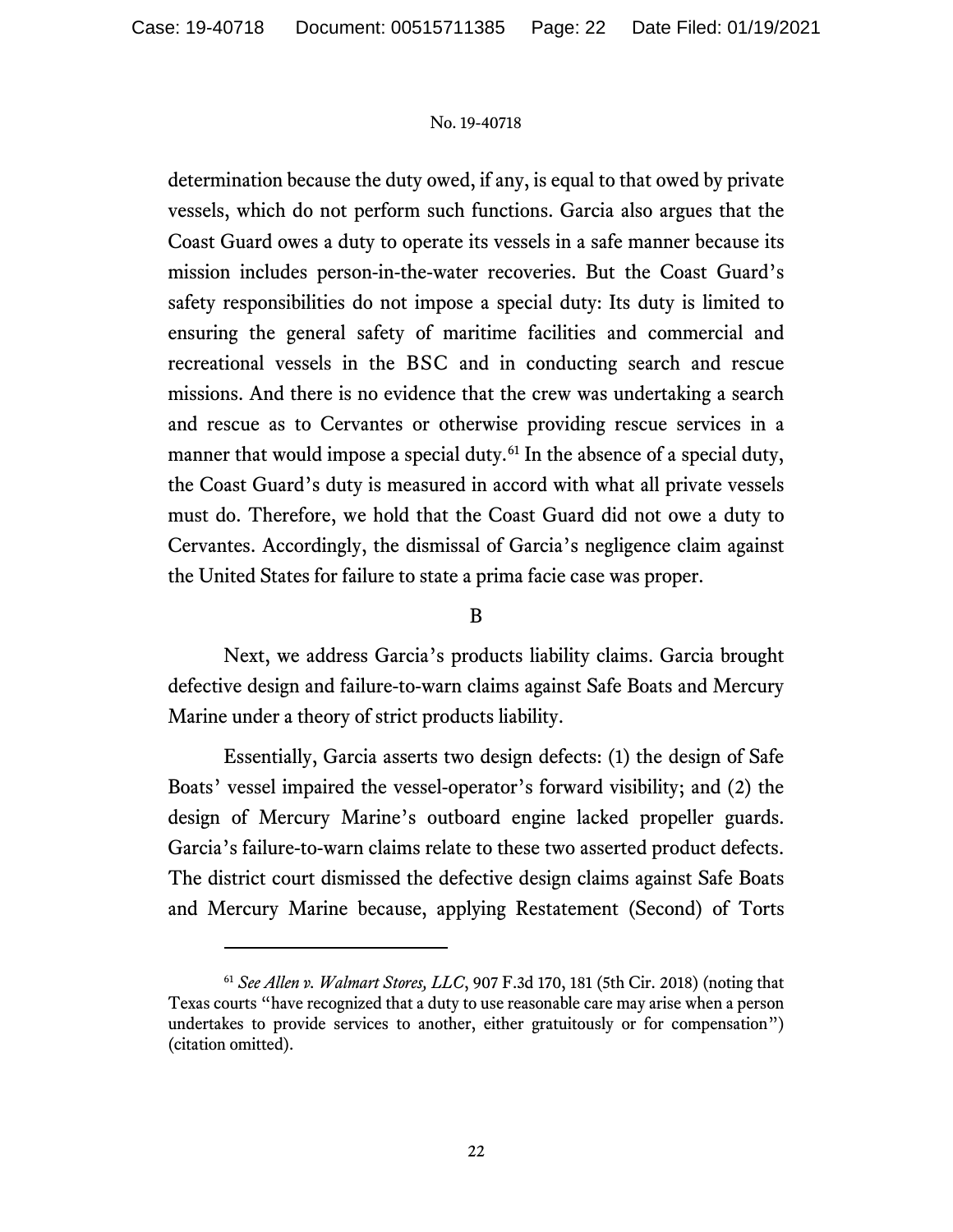§ 402A, it found that Cervantes was neither a user nor a consumer and thus lacked standing to bring maritime products liability claims under the defective design theory. And the district court dismissed the failure-to-warn claims because any duty to warn would be owed to the United States, not Cervantes.

Garcia raises several arguments regarding the dismissal of these claims. First, he argues that the district court incorrectly construed his products liability claims as brought against the United States. Next, he argues the district court erred in dismissing his products liability claims because it should have applied Restatement (Third) of Torts, not Restatement (Second) of Torts. Finally, Garcia argues that Safe Boats was not entitled to immunity based on the government contractor defense.

We address each argument in turn.

1

Garcia first argues that the district court erred in adopting the magistrate's R&R in its entirety because it incorrectly construed the products liability claims as brought against the United States. Admittedly, the magistrate judge incorrectly characterized Garcia's products liability claims as claims brought against the United States, not Safe Boats and Mercury Marine. However, the district court did not do so: In its order, the district court correctly viewed the products liability claims as against Safe Boats and Mercury Marine. Plus, all parties agree that Garcia's products liability claims are against Safe Boats and Mercury Marine, not the United States. This argument thus fails.

2

We next address Garcia's argument that the district court erred in applying Restatement (Second) of Torts § 402A. Under § 402A, the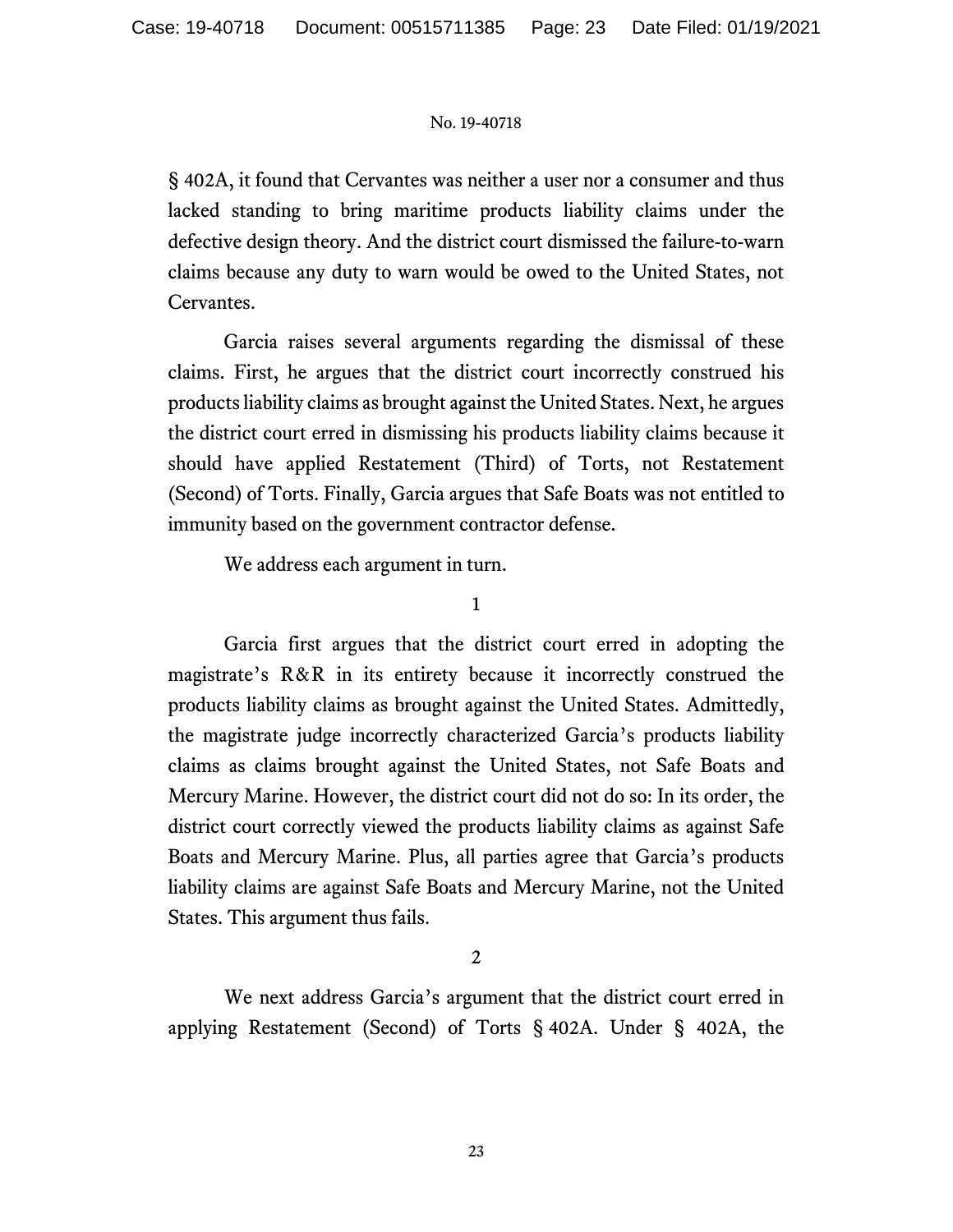"ultimate user or consumer" who is harmed by an allegedly defective product may bring suit against the seller of that product. [62](#page-23-0) But a casual bystander may not.[63](#page-23-1) Garcia does not dispute that Cervantes was properly characterized as a casual bystander. Instead, he argues that, for maritime products liability claims, we should apply Restatement (Third) of Torts § 1, which more broadly exposes sellers to liability for harm to individuals and under which Cervantes might have standing to bring products liability claims.[64](#page-23-2)

We and the Supreme Court apply the Second Restatement to maritime products liability cases.<sup>[65](#page-23-3)</sup> Garcia claims that we already recognize that the Third Restatement supplies the applicable substantive law for maritime products liability law, but he bases this on our single decision in *Krummel v. Bombardier Corp.* [66](#page-23-4) There, the user of a watercraft broke his leg after his foot became trapped in the watercraft; he sued the manufacturer on defective design and failure-to-warn claims under Restatement (Third) of Torts § 2(b) and Louisiana Products Liability Act (LPLA). [67](#page-23-5) The district

<span id="page-23-3"></span><span id="page-23-2"></span><sup>65</sup> *See Saratoga Fishing Co. v. J.M. Martinac & Co.*, 520 U.S. 875, 979 (1997); *Vickers v. Chiles Drilling Co.*, 822 F.2d 535, 538 (5th Cir. 1987).

<sup>62</sup> Restatement (Second) of Torts § 402A (Am. Law Inst. 1965).

<span id="page-23-1"></span><span id="page-23-0"></span><sup>63</sup> *See id.* § 402A cmt. o (Courts "have not gone beyond allowing recovery to users and consumers," and "[c]asual bystanders . . . have been denied recovery.").

<sup>64</sup> Restatement (Third) of Torts § 1 (Am. Law Inst. 1998).

<span id="page-23-4"></span><sup>66</sup> 206 F.3d 548 (5th Cir. 2000). Garcia relies on other cases from our sister circuits, but those cases are distinguishable because they did not address § 1 of the Third Restatement. *See, e.g.*, *Oswalt v. Resolute Indus., Inc.*, 642 F.3d 856, 860 n.2 (9th Cir. 2011) (discussing § 2 of the Third Restatement but declining to adopt the Third Restatement for all cases). Moreover, we are not bound by the decisions of our sister circuits. However, we are bound by the Supreme Court and our own caselaw, both of which apply § 402A of the Second Restatement.

<span id="page-23-5"></span><sup>67</sup> *Krummel*, 206 F.3d at 550–51.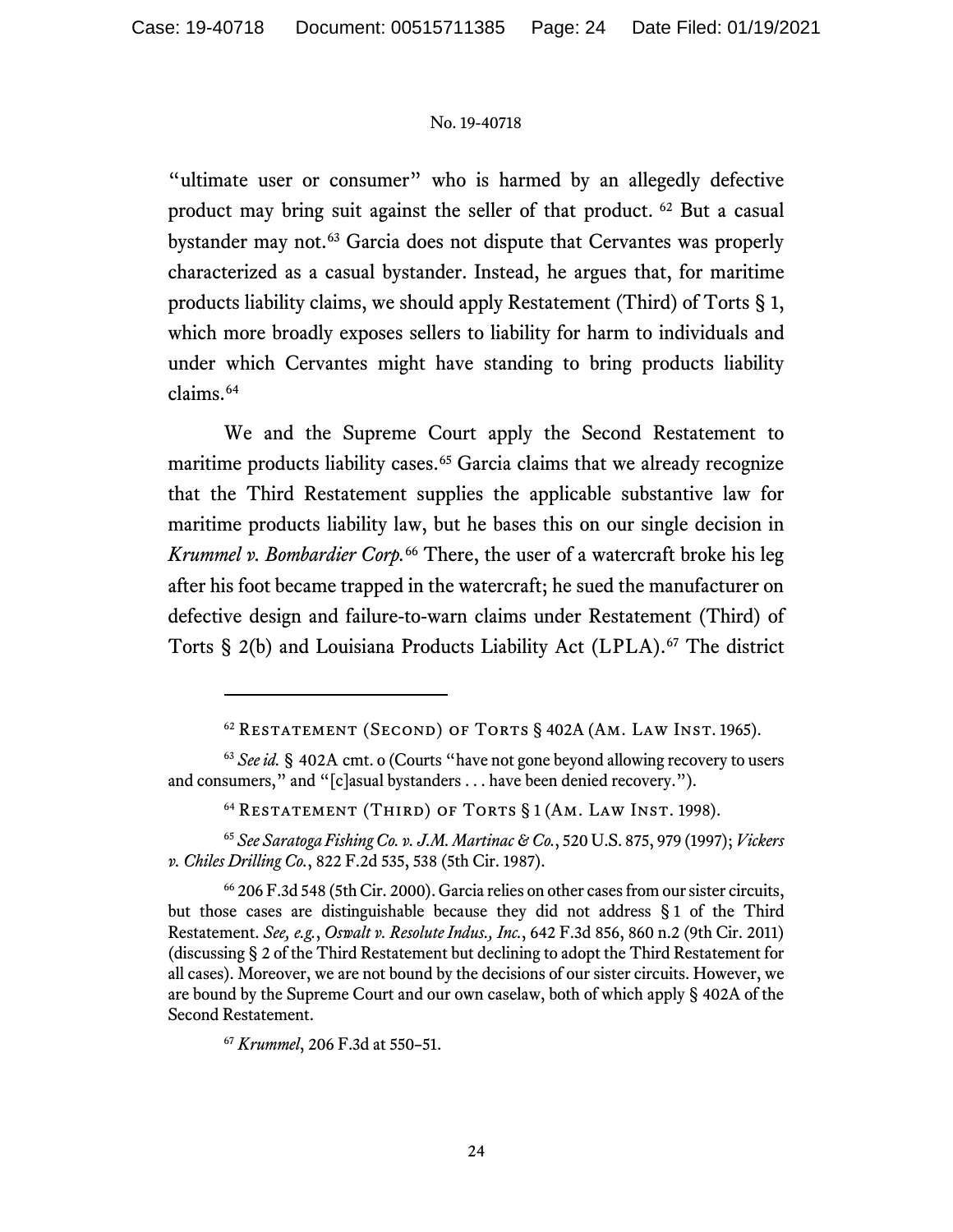court found the manufacturer liable.<sup>[68](#page-24-0)</sup> But we reversed because the district court based liability solely on the fact that an injury occurred and failed to perform the risk-utility analysis, as required by both the LPLA and the Third Restatement.[69](#page-24-1) *Krummel* is distinguishable from this case: It involved claims by the product's user, not a casual bystander like Cervantes. So we had no reason in *Krummel* to discuss *who* may bring suits in maritime products liability cases under § 1—the provision Garcia claims should apply here. Instead, when we actually have confronted the issue of who has standing to bring maritime products liability claims, we have applied § 402A of the Second Restatement.<sup>[70](#page-24-2)</sup> Thus, under our precedent, the Second Restatement, not the Third, supplies the substantive law for determining standing in maritime products liability claims. And, to the extent that Garcia argues we should adopt the Third Restatement, we may not: "Under our rule of orderliness, we may not overrule a prior panel decision absent an intervening change in the law, such as a statutory amendment or a decision from either the Supreme Court or our en banc court."[71](#page-24-3) The Restatement is neither.

Garcia also argues that we should apply Texas law, which permits bystanders to bring defective products liability claims.[72](#page-24-4) But, in maritime cases, a federal court may only apply state law to "fill the gaps" of maritime

<sup>68</sup> *Id.* at 551.

<sup>69</sup> *Id.* at 552.

<sup>70</sup> *See, e.g.*, *Vickers*, 822 F.2d at 538.

<sup>71</sup> *Thompson v. Dallas City Attorney's Office*, 913 F.3d 464, 467 (5th Cir. 2019).

<span id="page-24-4"></span><span id="page-24-3"></span><span id="page-24-2"></span><span id="page-24-1"></span><span id="page-24-0"></span><sup>72</sup> *See Darryl v. Ford Motor Co.*, 440 S.W.2d 630, 633 (Tex. 1969) (holding "recovery under the strict liability doctrine is not limited to users and consumers); *see also Hernandez v. Tokai Corp.*, 2 S.W.3d 251, 257 (Tex. 1999) (reaffirming the holding in *Darryl*).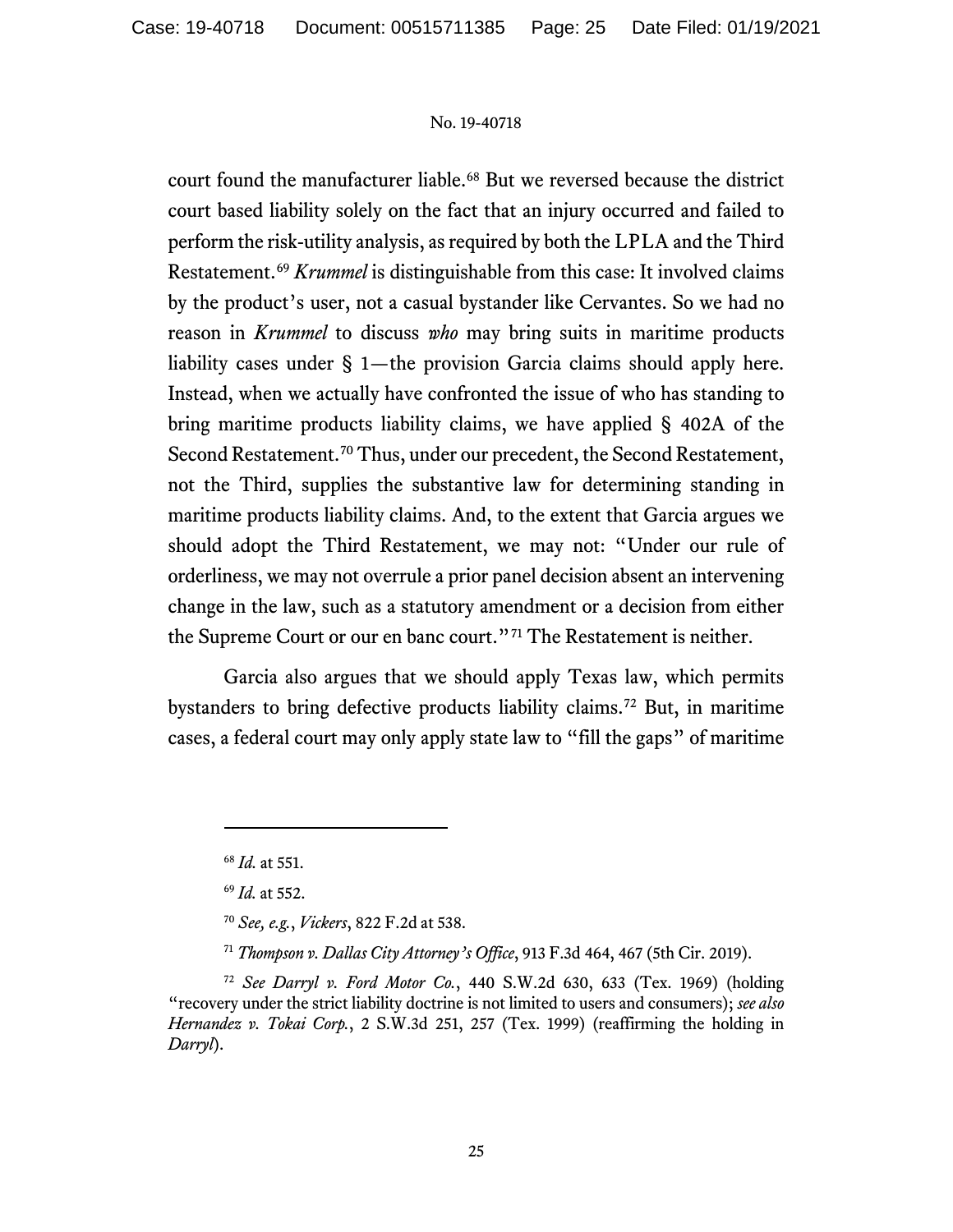law.[73](#page-25-0) Adopting Texas's broader standing for bystanders would be more than mere gap-filling: It would be a seismic shift in maritime law.[74](#page-25-1)

Because § 402A of the Second Restatement supplies the substantive law in our circuit for maritime products liability claims, the district court correctly applied it to determine that Cervantes lacked standing to bring those claims. Therefore, the district court did not err in dismissing Garcia's defective design claims against Safe Boats and Mercury Marine.

3

Even assuming Garcia could bring these products liability claims, we have an additional reason to affirm the district court's dismissal: Garcia fails to show that the asserted defective products proximately caused Cervantes' death. Although the district court did not address proximate cause in its order, we may affirm the district court's dismissal on any ground supported by the record.[75](#page-25-2) And the record amply supports a finding that Garcia failed to show that Safe Boats' and Mercury Marine's asserted defective products were the proximate cause of Cervantes' fatality.

As the moving parties, Safe Boats and Mercury Marine have the burden of "identifying each claim or defense—or the part of each claim or defense—on which summary judgment is sought."[76](#page-25-3) Since Garcia would ultimately bear the burden of proof on his productsliability claims, Safe Boats

<sup>73</sup> *Exxon Corp. v. Chick Kam Choo*, 817 F.2d 307, 316–17 (5th Cir. 1987).

<span id="page-25-1"></span><span id="page-25-0"></span><sup>74</sup> *See also Yamaha*, 516 U.S. at 210 ("[I]n several contexts, [the Supreme Court] ha<sup>[s]</sup> recognized that vindication of maritime policies demanded uniform adherence to a federal rule of decision, with no leeway for variation or supplementation by state law.").

<span id="page-25-3"></span><span id="page-25-2"></span><sup>75</sup> *Gilbert v. Donahue*, 751 F.3d 303, 311 (5th Cir. 2014) (stating that "we may 'affirm on any ground supported by the record'" even if "neither the appellant nor the district court addressed the ground, so long as the argument was raised below").

<sup>76</sup> Fed. R. Civ. P. 56(a).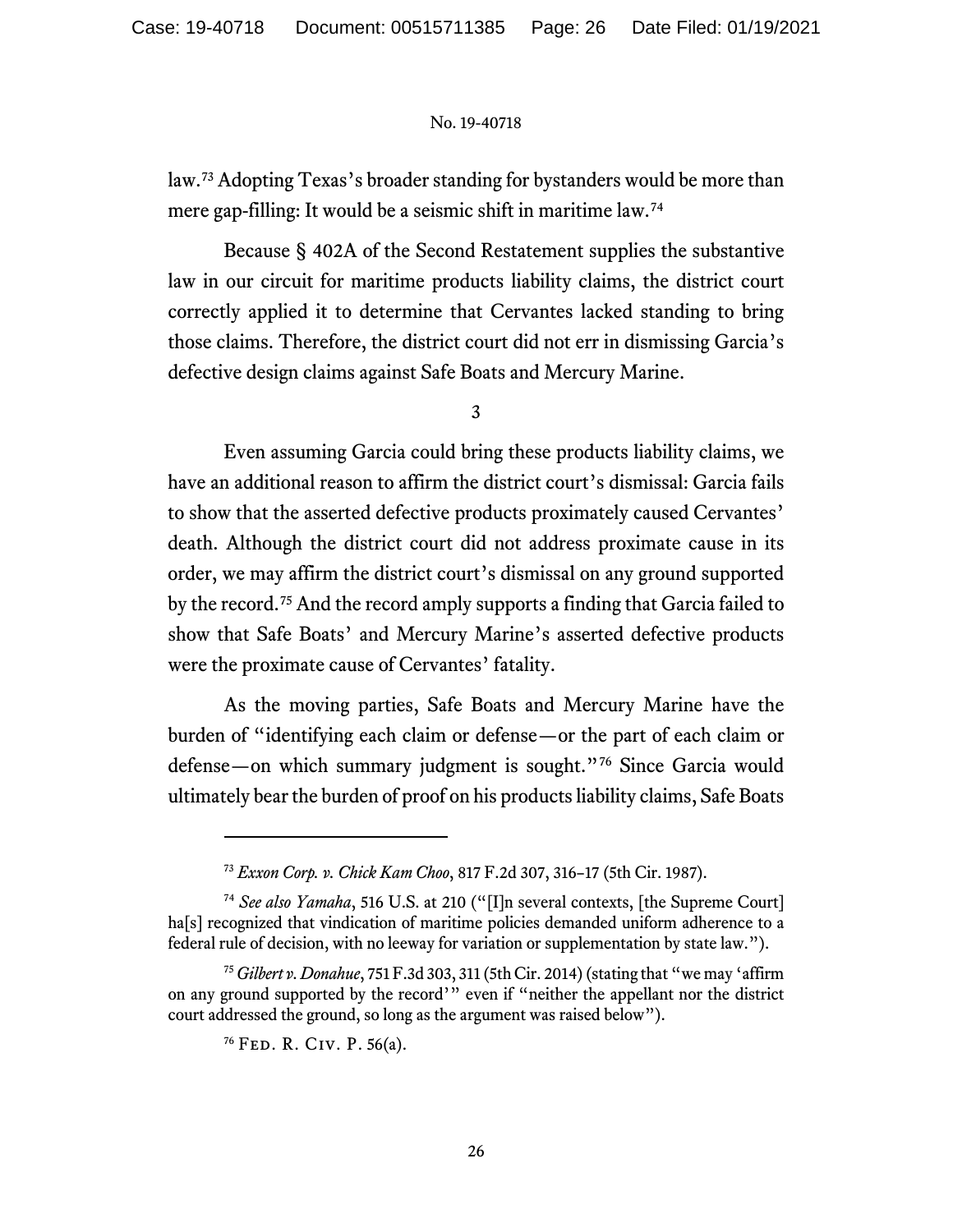and Mercury Marine may satisfy their burden "by merely pointing out that the evidence in the record contains insufficient proof concerning an essential element of the nonmoving party's claim."<sup>[77](#page-26-0)</sup> If they do so, the burden then shifts to Garcia to show that specific facts exist over which there is a genuine dispute.[78](#page-26-1) But Garcia cannot rely on"[c]onclusory allegations, speculation, and unsubstantiated assertions" to make this showing.<sup>[79](#page-26-2)</sup>

We begin with the relevant law: Maritime law incorporates products liability, including strict products liability. [80](#page-26-3) And to prevail on his strict products liability claims, Garcia must show that (1) Safe Boats and Marine Mercury sold the products, (2) their products were unreasonably dangerous or defective when they left their control, (3) those defects caused Cervantes' injury, and  $(4)$  damages.<sup>[81](#page-26-4)</sup>

We next turn to Safe Boats' and Mercury Marine's burden: They must demonstrate that the record is insufficient to establish causation for Garcia's products liability claims. Because Garcia asserts two design defects, we address the evidence for each. First, Garcia asserts that Safe Boats' vessel was defective because it had impaired forward visibility at the time of the incident. The uncontroverted evidence demonstrates that the vessel was

<span id="page-26-1"></span><span id="page-26-0"></span><sup>77</sup> *Norwegian Bulk Transp. A/S v. Int'l Marine Terminals P'ship*, 520 F.3d 409, 412 (5th Cir. 2008).

<sup>78</sup> *Anderson*, 477 U.S. at 250.

<sup>79</sup> *Ramsey v. Henderson*, 286 F.3d 264, 269 (5th Cir. 2002) (citation omitted).

<span id="page-26-3"></span><span id="page-26-2"></span><sup>80</sup> *East River S.S. Corp. v. Transamerica Delavel, Inc.*, 476 U.S. 858, 865 (1986). *See also Vickers*, 822 F.2d at 538.

<span id="page-26-4"></span><sup>81</sup> *Vickers*, 822 F.2d at 538–40; 1 Thomas J. Schoenbaum, Admiralty & MAR. LAW § 5.13 (6th ed. 2019) (citing RESTATEMENT (SECOND) OF TORTS § 402A).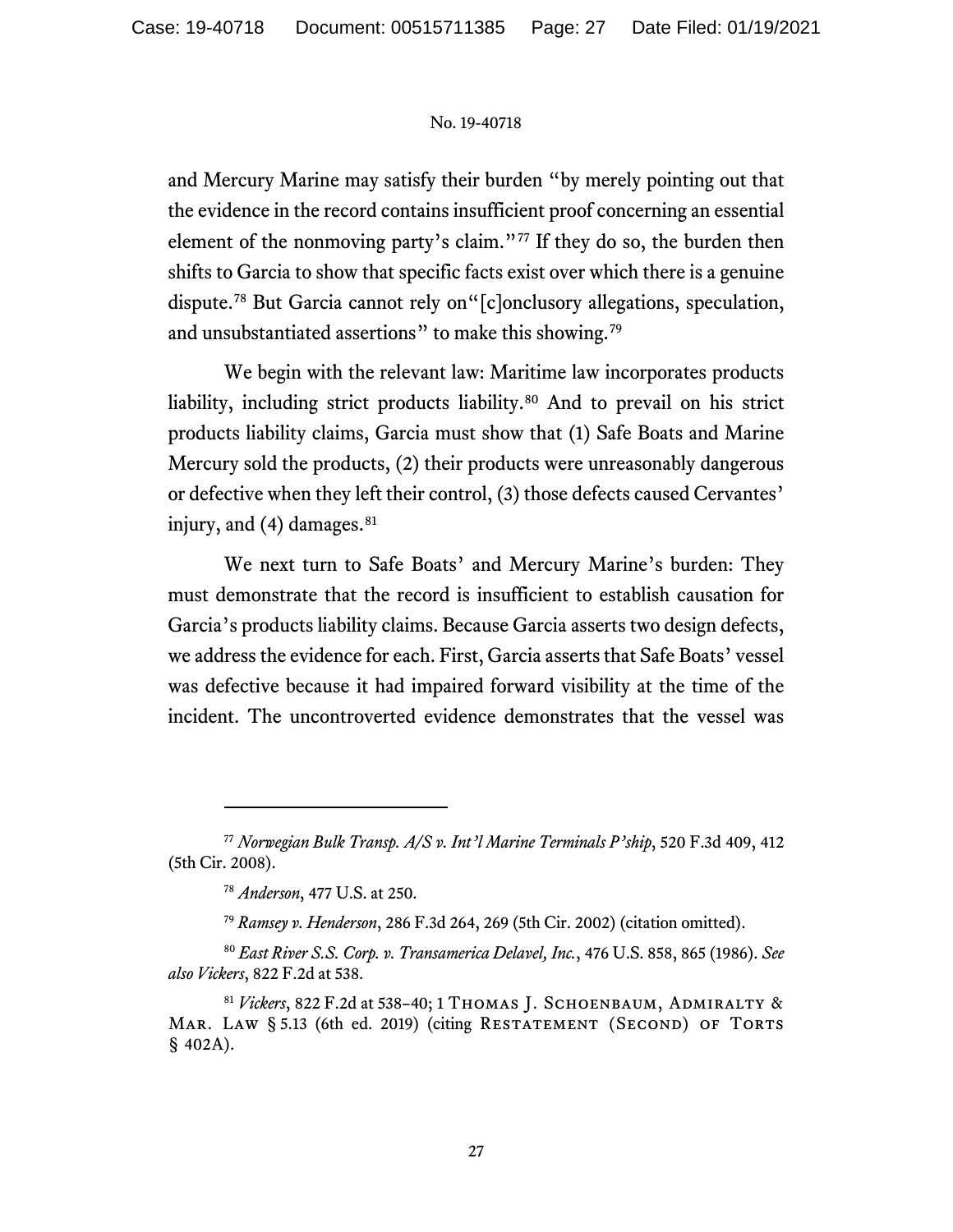traveling more than 30 knots at the time of the impact. [82](#page-27-0) And it is undisputed that, when the vessel travels at a speed greater than 30 knots, forward visibility is not reduced. So, whatever limitations may be present in the vessel's forward visibility at slower speeds, there is *no* impairment to the vessel's forward visibility when it is navigating in excess of 30 knots, as it was at the time of the incident. Because the vessel was travelling over 30 knots at the time of the incident, the asserted impaired visibility defect cannot be and is not—the proximate cause of Cervantes' fatality. And Garcia fares no better with proving causation for the second asserted defect, the engines' lack of propeller guards. Based on the undisputed expert testimony, the force involved in the collision would have resulted in immediate death upon impact with the vessel *even with* propeller guards. So the alleged failure to include propeller guards on the engines cannot be—and is not—the proximate cause of Cervantes' fatality.

Since Safe Boats and Mercury Marine meet their burden, the burden shifts to Garcia. Garcia must show that specific facts exist over which there is a genuine dispute about proximate cause. Garcia fails to do so. He provides no evidence that Safe Boats' and Mercury Marine's allegedly defective products proximately caused the incident. Instead, Garcia complains that the vessel was travelling too fast. But this concerns the operation of the vessel, not its design. Garcia's experts concede that the alleged limitation of the

<span id="page-27-0"></span><sup>82</sup> Safe Boats' expert, naval architect Robert Taylor, stated in his declaration and opined in his report that, at the time of the incident, the vessel was traveling at a speed of approximately 32–33 knots (36.8–38 mph). The Coast Guard's investigative report confirms this speed.

Importantly, for the 30 seconds before the impact, the vessel was fully on plane and the vessel's driver had an unobstructed view to the potential location of Cervantes. Only during the last 2.2 seconds before the impact—when Cervantes would have been too near the vessel to be visible—was the driver's forward visibility obstructed.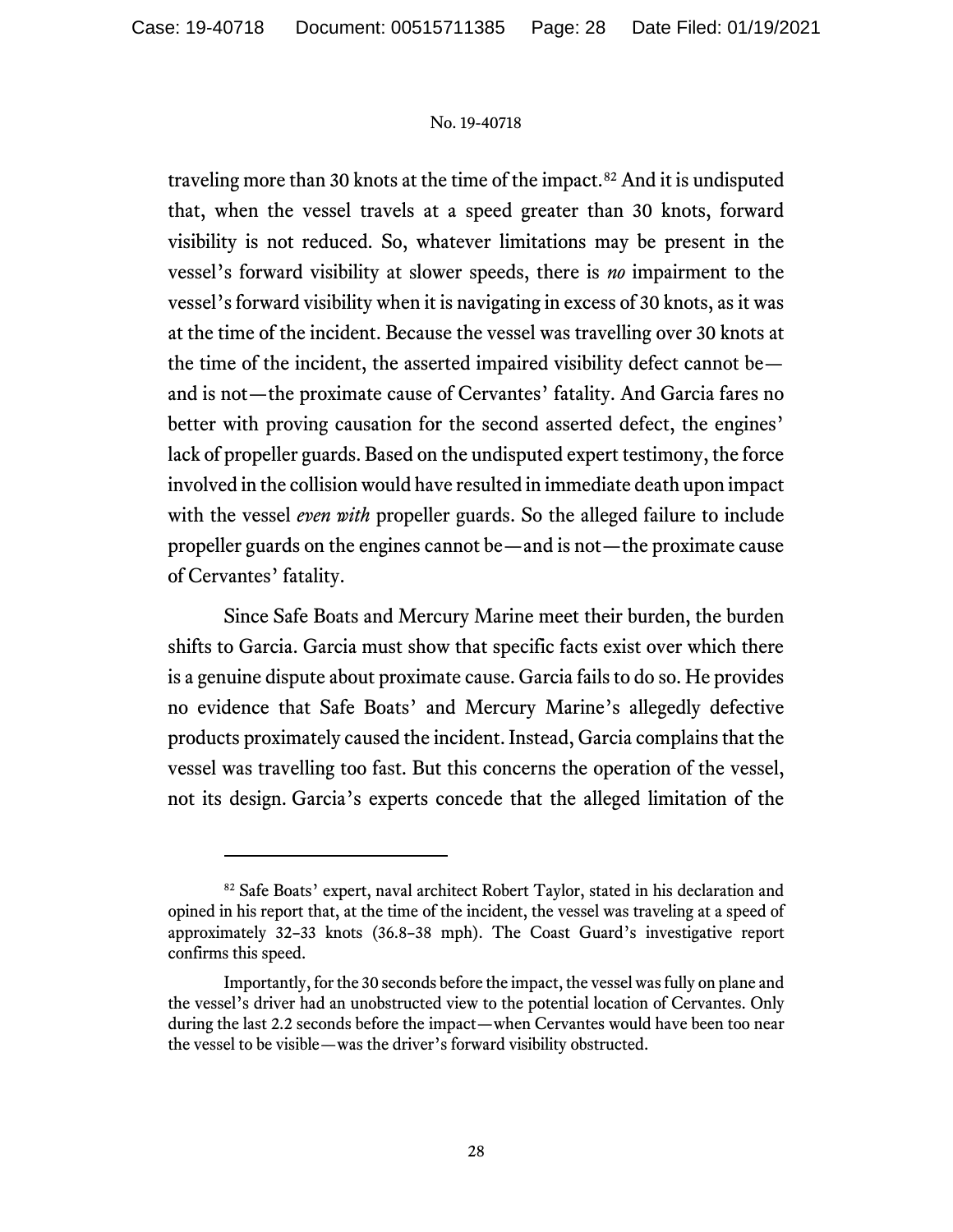vessel's forward visibility does not even come into play in this case.<sup>[83](#page-28-0)</sup> Garcia's experts also concede that only if the vessel had been traveling at a slower speed at the time of impact would the propeller guards have eliminated Cervantes' injuries. Plus, the experts who evaluated the force involved in the collision testified that the force would have resulted in immediate death upon impact with the vessel, even with propeller guards.

Because Garcia fails to provide specific facts showing there is a genuine dispute about proximate causation, he fails to meet his burden on establishing proximate causation, so his products liability claims were properly dismissed by the district court.

4

Garcia also brought failure-to-warn claims against Safe Boats and Mercury Marine. The district court dismissed his failure-to-warn claims on the grounds that Safe Boats and Mercury Marine owed the duty to warn to the United States, not to Garcia; so, assuming there was a breach of that duty, only the United States could properly maintain negligent failure-to-warn claims against Safe Boats and Mercury Marine. Garcia does not contest that no duty to warn was owed to Cervantes—he even admits that Safe Boats' and Mercury Marine's duty was owed to the Coast Guard.

Garcia instead argues that the district court erred in treating his failure-to-warn claims as negligence, rather than strict liability, claims. In his second amended complaint, Garcia brings his failure-to-warn claim against

<span id="page-28-0"></span><sup>83</sup> Garcia's expert, Robert Swint, testified that the SPC-LE has "very good visibility up to about 10 [knots] and very good visibility at about 30 [knots]." He confirmed that an SPC-LE vessel would have *no* forward visibility issues at speeds above 30 knots. Similarly, CDI Engineering Solutions generated a report for the Coast Guard that concluded that, whatever limitations there may be on the vessel's forward visibility, they are *not* present when the vessel is traveling in excess of 30 knots.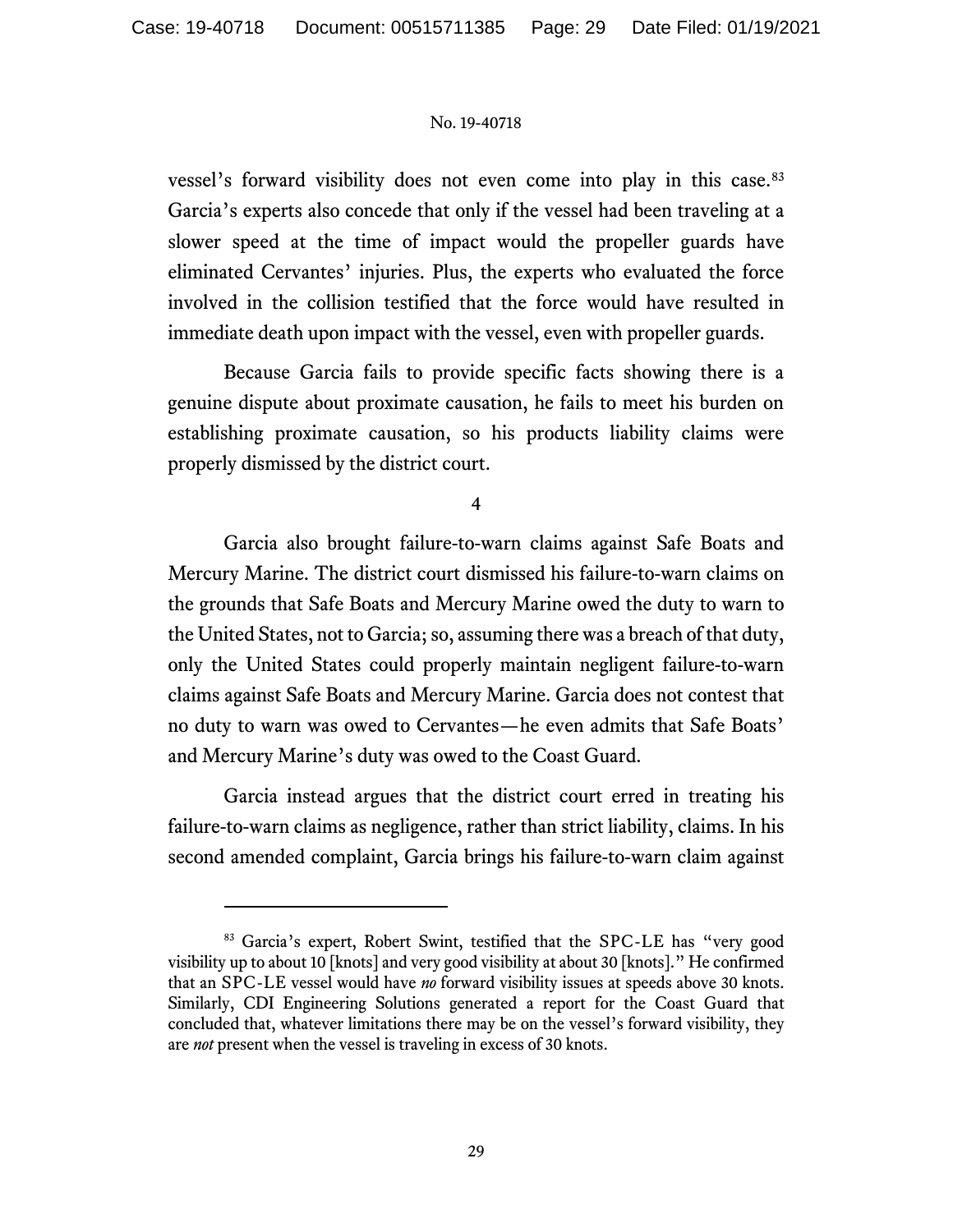Safe Boats under a strict liability theory. But Garcia also brought these claims under the alternative theory of negligence. Under the negligence theory, Garcia alleges Safe Boats and Mercury Marines were aware of the products' defects, had a duty to provide the Coast Guard with a post-sale warning and instructions, and breached that duty. The district court correctly applied the Second Restatement and found that any duty to warn was owed to the products' user (the United States), not to a bystander (Cervantes). "For the manufacturer of a product, the general duty of care includes a duty to warn when the manufacturer 'knows or has reason to know' that its product 'is or is likely to be dangerous for the use for which it is supplied' and the manufacturer 'has no reason to believe' that the product's users will realize that danger."[84](#page-29-0) Because Safe Boats and Mercury Marines owed no duty to Cervantes, the district court correctly dismissed Garcia's negligence failureto-warn claims.

Assessing Garcia's failure-to-warn claims under the alternative strict liability theory, Garcia's claims still warrant dismissal because he does not establish causation. To maintain a failure-to-warn claim in strict liability, Garcia must present evidence that the absence of adequate warnings caused Cervantes' injuries. As with his design defect claims, Garcia does not show how the presence of warnings about the design of Safe Boats' vessel or Mercury Marine's engines would have prevented Cervantes' fatality.<sup>[85](#page-29-1)</sup> In the absence of a showing that the inadequate instructions or warnings caused

<span id="page-29-0"></span><sup>84</sup> *Air & Liquid Sys. Corp. v. DeVries*, 139 S. Ct. 986, 993 (2019) (quoting RESTATEMENT (SECOND) OF TORTS § 388).

<span id="page-29-1"></span> $85$  Garcia points to Restatement (Third) of Torts § 2(c) and relies on our decision in *Krummel*. 206 F.3d 548 (5th Cir. 2000). As stated earlier, *Krummel* is distinguishable, and we apply the Second Restatement for cases in maritime law.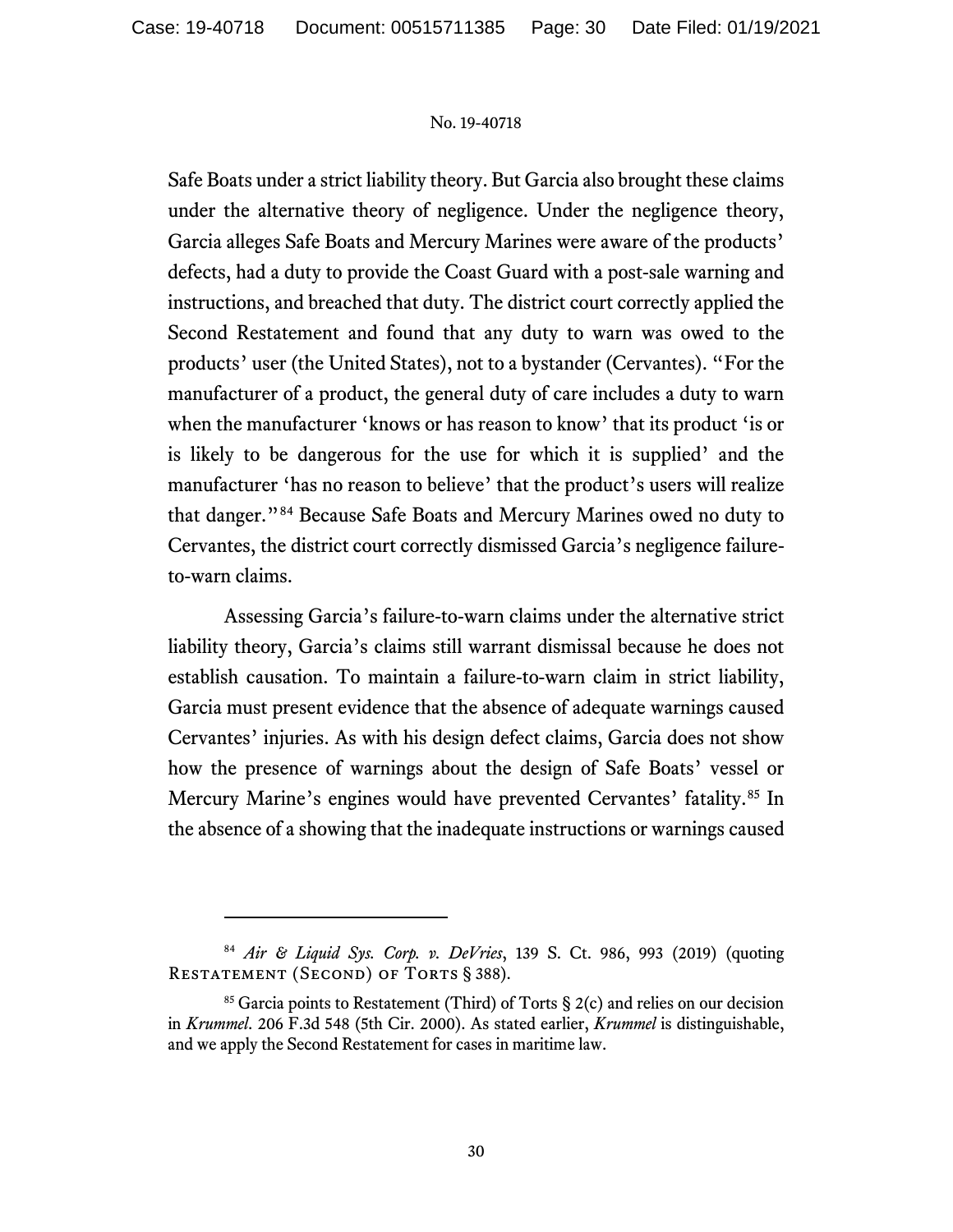Cervantes' fatality, Garcia's failure-to-warn claims were also properly dismissed.

5

Finally, Garcia argues that Safe Boats failed to bear its burden on the affirmative government contractor defense. But because we find that Safe Boats and Mercury Marine are not liable for either the design defect or the failure-to-warn claims, we need not address their government contractor defense.

C

Garcia also brought a gross negligence claim against Safe Boats and Mercury Marine, seeking exemplary damages. The district court did not explicitly address this gross negligence claim in its order, but it did dismiss all Garcia's "negligence-based claims." And because Garcia does not raise the gross negligence claim on appeal—and Mercury Marine and Safe Boats do not brief this claim—we do not address dismissal of this claim.

D

Finally, Garcia brought wrongful death claims against the United States, Safe Boats, and Mercury Marine, which the district court dismissed. Garcia argues that the district court erred in concluding there was no underlying tort to sustain his wrongful death claims.

Federal maritime law recognizes a wrongful death cause of action. [86](#page-30-0) This extends to both negligence and strict products liability.<sup>[87](#page-30-1)</sup> When a nonseafarer (someone other than a seaman or longshoreman) is killed within

<sup>86</sup> *See Moragne v. State Marine Lines, Inc.*, 398 U.S. 375, 409 (1970).

<span id="page-30-1"></span><span id="page-30-0"></span><sup>87</sup> *See Norfolk*, 532 U.S. at 814; Schoenbaum, Admiralty & Mar. Law § 8:3.